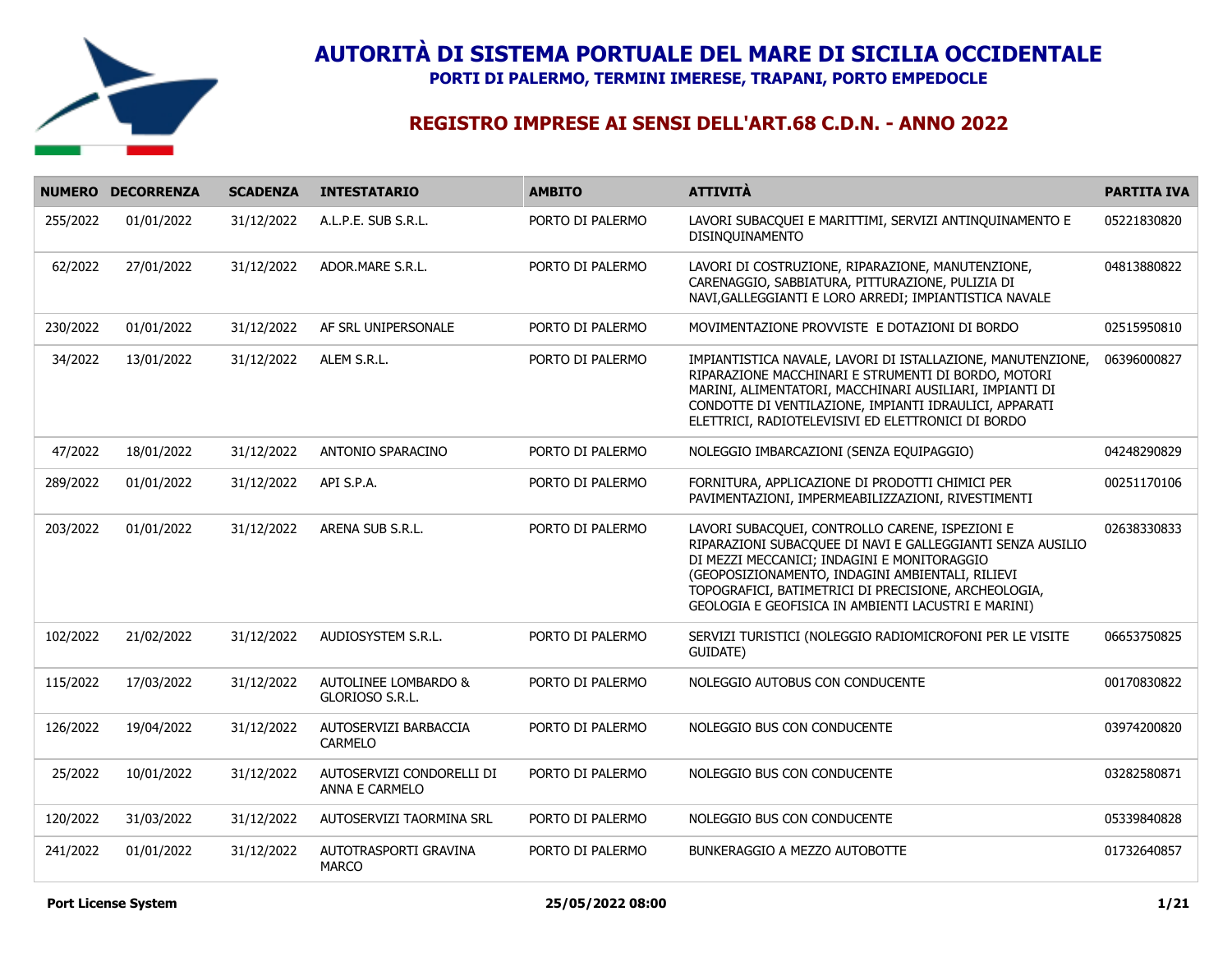

**PORTI DI PALERMO, TERMINI IMERESE, TRAPANI, PORTO EMPEDOCLE**

|          | NUMERO DECORRENZA | <b>SCADENZA</b> | <b>INTESTATARIO</b>                                    | <b>AMBITO</b>    | <b>ATTIVITÀ</b>                                                                                                                                                                                                                                                                                                                                                                                                 | <b>PARTITA IVA</b> |
|----------|-------------------|-----------------|--------------------------------------------------------|------------------|-----------------------------------------------------------------------------------------------------------------------------------------------------------------------------------------------------------------------------------------------------------------------------------------------------------------------------------------------------------------------------------------------------------------|--------------------|
| 4/2022   | 03/01/2022        | 31/12/2022      | <b>BADALAMENTI GIUSEPPE</b>                            | PORTO DI PALERMO | NOLEGGIO BUS CON CONDUCENTE                                                                                                                                                                                                                                                                                                                                                                                     | 05156670829        |
| 117/2022 | 30/03/2022        | 31/12/2022      | BLU MARINA IMPIANTI SRL                                | PORTO DI PALERMO | MANUTENZIONE DELLE STRUTTURE PORTUALI, INTERVENTI SUI<br>BACINI - RIPARAZIONE E MANUTENZIOE DI NAVI COMMERCIALI E<br>IMBARCAZIONI DA DIPORTO                                                                                                                                                                                                                                                                    | 06220750829        |
| 266/2022 | 01/01/2022        | 31/12/2022      | BRUCATO DE.T.A.<br><b>INTERNAZIONALI SRL</b>           | PORTO DI PALERMO | AUTOTRASPORTO CONTO TERZI                                                                                                                                                                                                                                                                                                                                                                                       | 03955790823        |
| 60/2022  | 26/01/2022        | 31/12/2022      | C.M. IMPIANTI S.R.L.                                   | PORTO DI PALERMO | IMPIANTISTICA NAVALE - LAVORI DI RIPARAZIONE, COSTRUZIONE E<br>MANUTENZIONE IMPIANTI E RELATIVA CARPENTERIA                                                                                                                                                                                                                                                                                                     | 01912260856        |
| 290/2022 | 01/01/2022        | 31/12/2022      | C.T.C. COOP. TRASP.<br>CARBURANTI A R.L.               | PORTO DI PALERMO | BUNKERAGGIO A MEZZO AUTOBOTTE                                                                                                                                                                                                                                                                                                                                                                                   | 05451720824        |
| 22/2022  | 10/01/2022        | 31/12/2022      | CANTIERI NAVALI DELLO<br>STRETTO S.R.L.                | PORTO DI PALERMO | LAVORI DI COSTRUZIONE, RIPARAZIONE, MANUTENZIONE,<br>CARENAGGIO, SABBIATURA, PITTURAZIONE, PULIZIA DI NAVI,<br>GALLEGGIANTI E LORO ARREDI; AVORI DI INSTALLAZIONE,<br>MANUTENZIONE, RIPARAZIONE MACCHINARI E STRUMENTI DI<br>BORDO, MOTORI MARINI, ALIMENTATORI, MACCHINARI AUSILIARI,<br>IMPIANTI DI CONDOTTE VENTILAZIONE, IMPIANTI IDRAULICI,<br>APPARATI ELETTRICI, RADIOTELEVISIVI ED ELETTRONICI DI BORDO | 01264640838        |
| 123/2022 | 01/04/2022        | 31/12/2022      | CANTIERISTICA NAVALE S.R.L.                            | PORTO DI PALERMO | CANTIERISTICA NAVALE                                                                                                                                                                                                                                                                                                                                                                                            | 06874360826        |
| 9/2022   | 10/01/2022        | 31/12/2022      | CARPENGRU S.R.L.                                       | PORTO DI PALERMO | NOLEGGIO MEZZI (AUTOGRU E PIATTAFORME AEREE)                                                                                                                                                                                                                                                                                                                                                                    | 05948980825        |
| 65/2022  | 27/01/2022        | 31/12/2022      | CENTRAL PARKING DI S.<br><b>SCHIMMENTI &amp; C.SAS</b> | PORTO DI PALERMO | VENDITA SERVIZI TURISTICI (BUS TURISTICI OPEN ARTOUR)                                                                                                                                                                                                                                                                                                                                                           | 04256910821        |
| 124/2022 | 13/04/2022        | 31/12/2022      | CENTRO STUDI CE.DIFO.P.                                | PORTO DI PALERMO | FORMAZIONE PROFESSIONALE SETTORE SUBACQUEA INDUSTRIALE<br>PER QUALIFICAZIONE E ISCRIZIONE IN CAPITANERIA DI PORTO,<br>REPERTORIO TELEMATICO PRESSO ASSESSORATO LAVORO E<br>ASSESSORATO PESCA MEDITERRANEA (FEAMP                                                                                                                                                                                                | 04330970825        |
| 252/2022 | 01/01/2022        | 31/12/2022      | CIT SOC. COOP.<br><b>INTERREGIONALE TRASPORTI</b>      | PORTO DI PALERMO | BUNKERAGGIO A MEZZO AUTOBOTTE                                                                                                                                                                                                                                                                                                                                                                                   | 03786480156        |
| $-2/0$   | 20/10/2020        |                 | COLOMBO ANTONINO                                       | PORTO DI PALERMO | CONSULENTE CHIMICO DEL PORTO                                                                                                                                                                                                                                                                                                                                                                                    | 00552230823        |
| 56/2022  | 21/01/2022        | 31/12/2022      | <b>COMPAGNIA GENERALE</b><br><b>TRATTORI S.P.A.</b>    | PORTO DI PALERMO | SERVIZIO ASSISTENZA PER INSTALLAZIONE MANUTENZIONE E<br>RIPARAZIONE MACCHINARI, STRUMENTI DI BORDO ED APPARATI<br>ELETTRICI DI BORDO                                                                                                                                                                                                                                                                            | 01674190028        |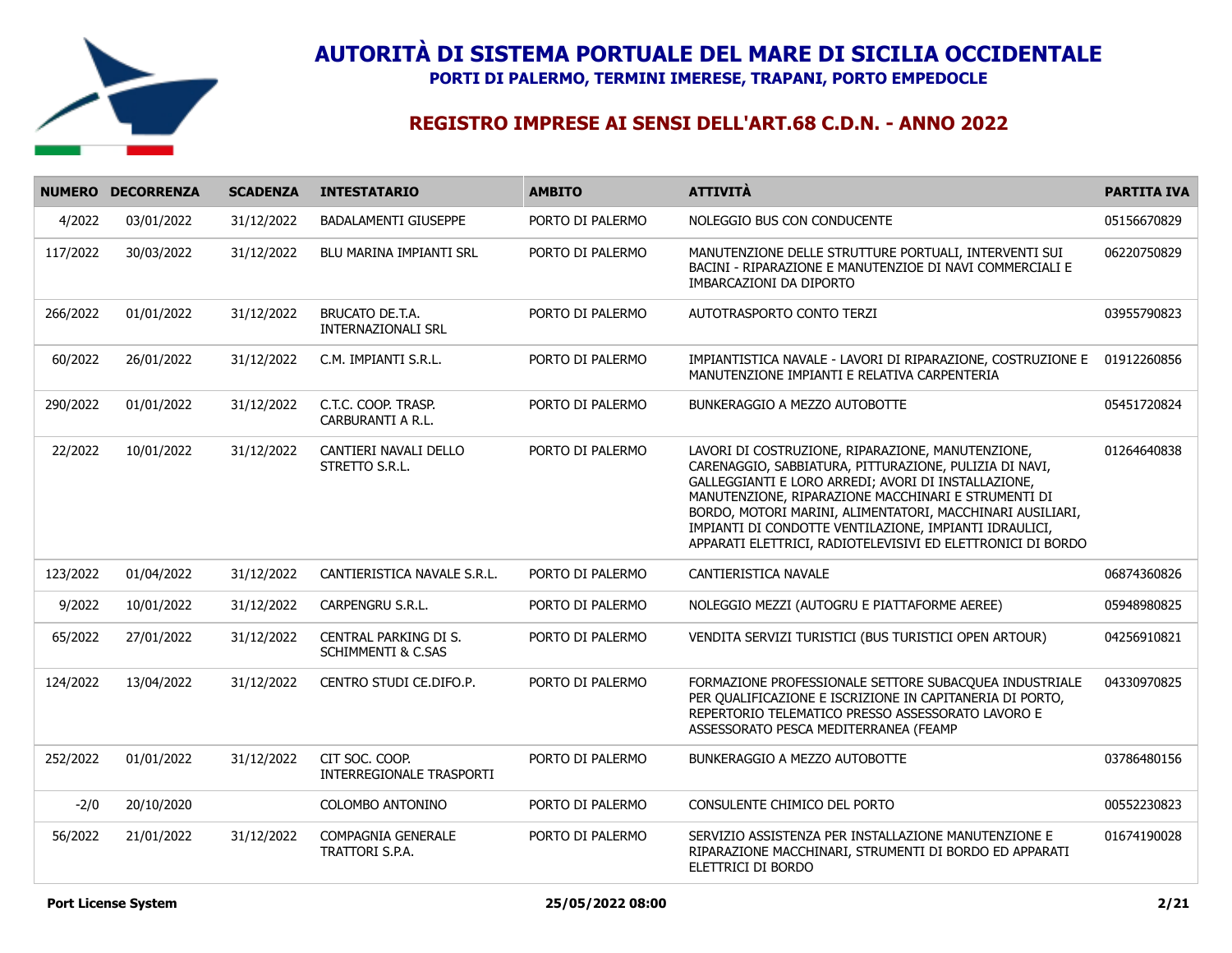

**PORTI DI PALERMO, TERMINI IMERESE, TRAPANI, PORTO EMPEDOCLE**

|          | NUMERO DECORRENZA | <b>SCADENZA</b> | <b>INTESTATARIO</b>                                          | <b>AMBITO</b>    | <b>ATTIVITÀ</b>                                                                                                                                                                                                                                                                                                                                           | <b>PARTITA IVA</b> |
|----------|-------------------|-----------------|--------------------------------------------------------------|------------------|-----------------------------------------------------------------------------------------------------------------------------------------------------------------------------------------------------------------------------------------------------------------------------------------------------------------------------------------------------------|--------------------|
| 268/2022 | 01/01/2022        | 31/12/2022      | COOPERATIVA ATLANTIS A.R.L.                                  | PORTO DI PALERMO | LAVORI DI RIPARAZIONE, MANUTENZIONE, CARENAGGIO,<br>SABBIATURA, PITTURAZIONE, PULIZIA DI NAVI, GALLEGGIANTI E<br>LORO ARREDI; LAVORI SUBACQUEI, MARITTIMI E PORTUALI,<br>CONTROLLO CARENE, ISPEZIONI E RIPARAZIONI SUBACQUEE DI<br>NAVI E GALLEGGIANTI SENZA AUSILIO DI MEZZI MECCANICI;<br>FORNITURA E POSA DI PARABORDI SUPPLEMENTARI E<br>GALLEGGIANTI | 04513990822        |
| 55/2022  | 20/01/2022        | 31/12/2022      | COOPERATIVA PONTISTI SOC.<br>COOP.                           | PORTO DI PALERMO | MONTAGGIO E SMONTAGGIO PONTEGGI NAVALI                                                                                                                                                                                                                                                                                                                    | 02941400828        |
| 306/2022 | 01/01/2022        | 31/12/2022      | COPET S.R.L.                                                 | PORTO DI PALERMO | LAVORI DI COSTRUZIONE, RIPARAZIONE, MANUTENZIONE,<br>CARENAGGIO, SABBIATURA, PITTURAZIONE, PULIZIA DI NAVI,<br><b>GALLEGGIANTI E LORO ARREDI</b>                                                                                                                                                                                                          | 01560150896        |
| 293/2022 | 01/01/2022        | 31/12/2022      | CSNI S.C.A R.L.                                              | PORTO DI PALERMO | PAVIMENTAZIONI E TAMPONAMENTI AL FUOCO                                                                                                                                                                                                                                                                                                                    | 03812640104        |
| 110/2022 | 08/03/2022        | 31/12/2022      | DIODORO VIAGGI SRL                                           | PORTO DI PALERMO | NOLEGGIO BUS CON CONDUCENTE                                                                                                                                                                                                                                                                                                                               | 04344080827        |
| 83/2022  | 14/02/2022        | 31/12/2022      | DITTA LA PAGLIA SALVATORE                                    | PORTO DI PALERMO | NOLEGGIO AUTOBUS CON CONDUCENTE NCC                                                                                                                                                                                                                                                                                                                       | 04901170821        |
| 1/2022   | 03/01/2022        | 31/12/2022      | DITTA SCHIMICCI LORENZO                                      | PORTO DI PALERMO | ATTIVITÀ DI SOLLEVAMENTO E TRASPORTO CON GRU; ALAGGIO E<br><b>VARO</b>                                                                                                                                                                                                                                                                                    | 04035380825        |
| 301/2022 | 01/01/2022        | 31/12/2022      | DORO MARIS S.R.L.                                            | PORTO DI PALERMO | LAVORI DI MECCANICA NAVALE; IMPIANTISTICA NAVALE; LAVORI DI<br>INSTALLAZIONE, MANUTENZIONE, RIPARAZIONE MACCHINARI E<br>STRUMENTI DI BORDO, MOTORI MARINI, ALIMENTATORI,<br>MACCHINARI AUSILIARI, IMPIANTI DI CONDOTTE VENTILAZIONE,<br>IMPIANTI IDRAULICI, APPARATI ELETTRICI, RADIOTELEVISIVI ED<br>ELETTRONICI DI BORDO                                | 05716360820        |
| $-7/0$   | 20/10/2020        |                 | DOTT. COLOMBO ROSARIO                                        | PORTO DI PALERMO | CONSULENTE CHIMICO DEL PORTO                                                                                                                                                                                                                                                                                                                              | 05099090820        |
| 137/2022 | 10/05/2022        | 31/12/2022      | <b>D-RENT SRLS</b>                                           | PORTO DI PALERMO | LOCAZIONE IMBARCAZIONI DA DIPORTO (SENZA EQUIPAGGIO)                                                                                                                                                                                                                                                                                                      | 06563790820        |
| 26/2022  | 10/01/2022        | 31/12/2022      | EASY SERVICE DI C. SCHIMMENTI PORTO DI PALERMO<br>& C. S.R.L |                  | VENDITA SERVIZI TURISTICI (BUS E TRENINI TURISTICI)                                                                                                                                                                                                                                                                                                       | 06024680826        |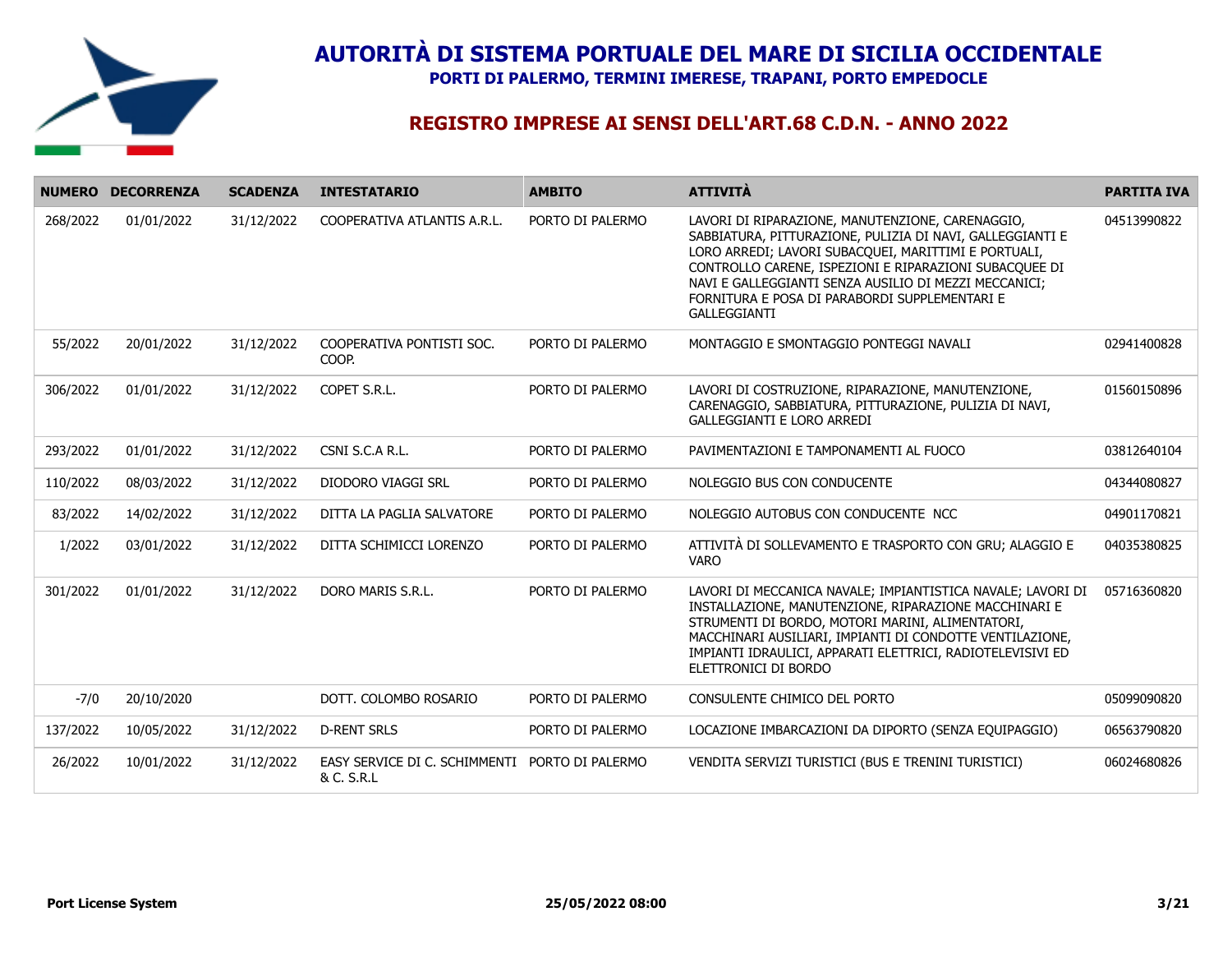

**PORTI DI PALERMO, TERMINI IMERESE, TRAPANI, PORTO EMPEDOCLE**

|          | NUMERO DECORRENZA | <b>SCADENZA</b> | <b>INTESTATARIO</b>                                                | <b>AMBITO</b>    | <b>ATTIVITÀ</b>                                                                                                                                                                                                                                                                                                                                                                                      | <b>PARTITA IVA</b> |
|----------|-------------------|-----------------|--------------------------------------------------------------------|------------------|------------------------------------------------------------------------------------------------------------------------------------------------------------------------------------------------------------------------------------------------------------------------------------------------------------------------------------------------------------------------------------------------------|--------------------|
| 259/2022 | 01/01/2022        | 31/12/2022      | ECOL SEA S.R.L.                                                    | PORTO DI PALERMO | DEGASSIFICAZIONE, PULIZIA STIVE, ETC.; SERVIZI DI ASSISTENZA<br>ANTINQUINAMENTO/DISINQUINAMENTO DI IGIENE AMBIENTALE E<br>BONIFICA; RACCOLTA OLII ESAUSTI; AUTOTRASPORTO CONTO<br>TERZI; TRASPORTO DEMOLIZIONE E ROTTAMAZIONE; SERVIZIO<br>RITIRO RIFIUTI, QUALORA NON GIÀ AFFIDATO IN CONCESSIONE;<br>SERVIZIO RITIRO RIFIUTI SPECIALI PERICOLOSI E NON, QUALORA<br>NON GIÀ AFFIDATO IN CONCESSIONE | 05438340829        |
| 257/2022 | 01/01/2022        | 31/12/2022      | EVOLA ANTONINO                                                     | PORTO DI PALERMO | NOLEGGIO BUS CON CONDUCENTE                                                                                                                                                                                                                                                                                                                                                                          | 06846560826        |
| 140/2022 | 17/05/2022        | 31/12/2022      | EXPLORERSEA S.R.L.S.                                               | PORTO DI PALERMO | LAVORI SUBACQUEI, MARITTIMI E PORTUALI, CONTROLLO CARENE,<br>ISPEZIONI E RIPARAZIONI SUBACQUEE DI NAVI E GALLEGGIANTI<br>SENZA AUSILIO DI MEZZI MECCANICI                                                                                                                                                                                                                                            | 03612620835        |
| 108/2022 | 07/03/2022        | 31/12/2022      | FELIG AUTOTRASPORTI S.R.L.                                         | PORTO DI PALERMO | BUNKERAGGIO A MEZZO AUTOBOTTE                                                                                                                                                                                                                                                                                                                                                                        | 05420440876        |
| 61/2022  | 26/01/2022        | 31/12/2022      | FERRANTE GOMME                                                     | PORTO DI PALERMO | SOSTITUZIONE E RIPARAZIONE PNEUMATICI                                                                                                                                                                                                                                                                                                                                                                | 03814900829        |
| 100/2022 | 21/02/2022        | 31/12/2022      | <b>FUELTRUCK SRL</b>                                               | PORTO DI PALERMO | <b>TRASPORTO CARBURANTE</b>                                                                                                                                                                                                                                                                                                                                                                          | 02845670849        |
| 5/2022   | 03/01/2022        | 31/12/2022      | G.C. SOCIETA' A<br>RESPONSABILITA' LIMITATA<br><b>SEMPLIFICATA</b> | PORTO DI PALERMO | RIPARAZIONE E MANUTENZIONE DI IMBARCAZIONI CIIVILI E<br>MILITARI, ALLESTIMENTO, COIBENTAZIONE, CARENAGGIO E<br>SANIFICAZIONE DI IMPIANTI AERAULICI - ATTIVITA' DI PULIZIA,<br>DISINFEZIONE, SANIFICAZIONE, DISINFESTAZIONE E<br><b>DERATTIZZAZIONE</b>                                                                                                                                               | 03630090839        |
| 281/2022 | 01/01/2022        | 31/12/2022      | G.E.S. S.R.L. (GLOBAL<br><b>ENVIRONMENTAL SERVICES)</b>            | PORTO DI PALERMO | DEGASSIFICAZIONE, PULIZIA STIVE ETC. (ESCLUSI AMBIENTI EX<br>DPR177/2011); DERATTIZZAZIONE E DISINFEZIONE; IMPIEGO E<br>RITIRO DI GAS TOSSICI E TECNICI; TRATTAMENTI Q.P.S. E<br>TRATTAMENTI PER AUSTRALIA CIMICE ASIATICA BMSB CON HT                                                                                                                                                               | 01390420881        |
| 307/2022 | 01/01/2022        | 31/12/2022      | <b>GENERAL MARINE SERVICE</b>                                      | PORTO DI PALERMO | COMMERCIO ALL'INGROSSO DI PRODOTTI ALIMENTARI E MATERIALI<br>DI QUALSIASI NATURA E DESTINATI A PROVVISTE E/O DOTAZIONI<br>DI BORDO                                                                                                                                                                                                                                                                   | 05972870827        |
| 236/2022 | 01/01/2022        | 31/12/2022      | <b>GIUFFRIDA CARMELA</b>                                           | PORTO DI PALERMO | BUNKERAGGIO A MEZZO AUTOBOTTE                                                                                                                                                                                                                                                                                                                                                                        | 02328680877        |
| 256/2022 | 01/01/2022        | 31/12/2022      | GIULIANO CARBURANTI S.R.L.                                         | PORTO DI PALERMO | COMMERCIO ALL'INGROSSO DI PRODOTTI PETROLIFERI                                                                                                                                                                                                                                                                                                                                                       | 04311950820        |
| 37/2022  | 13/01/2022        | 31/12/2022      | GUZZO NAVAL S.R.L.                                                 | PORTO DI PALERMO | IMPIANTISTICA NAVALE                                                                                                                                                                                                                                                                                                                                                                                 | 05872570824        |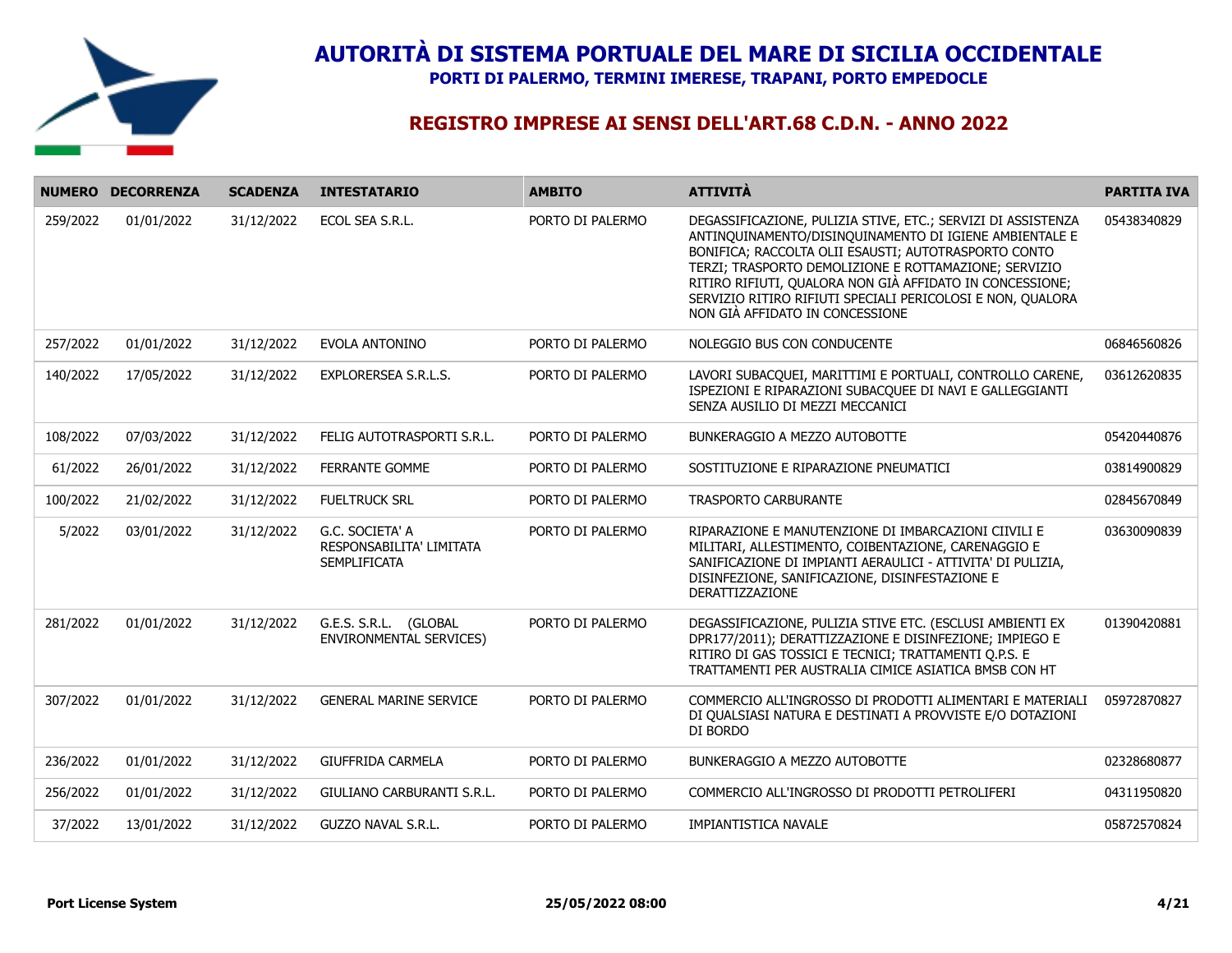

**PORTI DI PALERMO, TERMINI IMERESE, TRAPANI, PORTO EMPEDOCLE**

|          | NUMERO DECORRENZA | <b>SCADENZA</b> | <b>INTESTATARIO</b>                       | <b>AMBITO</b>    | <b>ATTIVITÀ</b>                                                                                                                                                                                                                                                                                                             | <b>PARTITA IVA</b> |
|----------|-------------------|-----------------|-------------------------------------------|------------------|-----------------------------------------------------------------------------------------------------------------------------------------------------------------------------------------------------------------------------------------------------------------------------------------------------------------------------|--------------------|
| 295/2022 | 01/01/2022        | 31/12/2022      | IL SESTANTE DI LO SECCO<br>CLAUDIO C.L.C. | PORTO DI PALERMO | SCUOLA NAUTICA                                                                                                                                                                                                                                                                                                              | 05789780821        |
| 36/2022  | 13/01/2022        | 31/12/2022      | <b>JOBSON ITALIA SRL</b>                  | PORTO DI PALERMO | RIPARAZIONI E MANUTENZIONI NAVALI                                                                                                                                                                                                                                                                                           | 00961480118        |
| 212/2022 | 01/01/2022        | 31/12/2022      | K.S.M. S.P.A.                             | PORTO DI PALERMO | SERVIZI DI VIGILANZA PRIVATA E PORTIERATO                                                                                                                                                                                                                                                                                   | 00757830823        |
| 276/2022 | 01/01/2022        | 31/12/2022      | LA FENICE S.R.L.                          | PORTO DI PALERMO | BUNKERAGGIO A MEZZO AUTOBOTTE                                                                                                                                                                                                                                                                                               | 06451560822        |
| 213/2022 | 01/01/2022        | 31/12/2022      | LA VELA SCRL                              | PORTO DI PALERMO | BUNKERAGGIO A MEZZO AUTOBOTTE                                                                                                                                                                                                                                                                                               | 05570770825        |
| 214/2022 | 01/01/2022        | 31/12/2022      | LAVANDERIA INDUSTRIALE<br>HIMERA S.R.L.   | PORTO DI PALERMO | LAVANDERIA INDUSTRIALE                                                                                                                                                                                                                                                                                                      | 06474930820        |
| 13/2022  | 10/01/2022        | 31/12/2022      | LIBERTY LINES S.P.A.                      | PORTO DI PALERMO | IMPIANTISTICA NAVALE; LAVORI DI INSTALLAZIONE,<br>MANUTENZIONE, RIPARAZIONE MACCHINARI E STRUMENTI DI<br>BORDO, MOTORI MARINI, ALIMENTATORI, MACCHINARI AUSILIARI,<br>IMPIANTI DI CONDOTTE VENTILAZIONE, IMPIANTI IDRAULICI,<br>APPARATI ELETTRICI, RADIOTELEVISIVI ED ELETTRONICI DI BORDO                                 | 01920660816        |
| 10/2022  | 10/01/2022        | 31/12/2022      | LST MULTISERVIZI SRL                      | PORTO DI PALERMO | ATTIVITA' DI PULIZIA, PORTIERATO E VIGILANZA NON ARMATA,<br><b>QUALITA' MERCI</b>                                                                                                                                                                                                                                           | 08651311212        |
| 46/2022  | 18/01/2022        | 31/12/2022      | MAGIT S.N.C. DI GIACALONE<br>ANDREA & C.  | PORTO DI PALERMO | IMPIANTISTICA NAVALE; FORNITURE NAVALI, IN GENERE; LAVORI DI<br>INSTALLAZIONE, MANUTENZIONE, RIPARAZIONE MACCHINARI E<br>STRUMENTI DI BORDO, MOTORI MARINI, ALIMENTATORI,<br>MACCHINARI AUSILIARI, IMPIANTI DI CONDOTTE VENTILAZIONE,<br>IMPIANTI IDRAULICI, APPARATI ELETTRICI, RADIOTELEVISIVI ED<br>ELETTRONICI DI BORDO | 01907450819        |
| 38/2022  | 13/01/2022        | 31/12/2022      | MANDALA' NOLEGGI S.R.L.                   | PORTO DI PALERMO | NOLEGGIO MEZZI (PIATTAFORME ED AUTOGRU CON OPERATORE<br>PER ATTIVITA' DI MANUTENZIONE SU NAVI)                                                                                                                                                                                                                              | 05086700829        |
| 294/2022 | 01/01/2022        | 31/12/2022      | MARINONI S.P.A.                           | PORTO DI PALERMO | PAVIMENTAZIONI E TAMPONAMENTI AL FUOCO                                                                                                                                                                                                                                                                                      | 00270530108        |
| 274/2022 | 01/01/2022        | 31/12/2022      | MEDIPOWER S.R.L.                          | PORTO DI PALERMO | ISTALLAZIONE, MANUTENZIONE, RIPARAZIONE MACCHINARI E<br>STRUMENTI DI BORDO, MOTORI MARINI, ALIMENTATORI,<br>MACCHINARI AUSILIARI, IMPIANTI DI CONDOTTE DI VENTILAZIONE,<br>IMPIANTI IDRAULICI, APPARATI ELETTRICI RADIOTELEVISIVI ED<br>ELETTRONICI DI BORDO                                                                | 02095100810        |
| 75/2022  | 08/02/2022        | 31/12/2022      | MEO MATTEO AUTOSERVIZI SRL                | PORTO DI PALERMO | NOLEGGIO AUTO E BUS CON CONDUCENTE                                                                                                                                                                                                                                                                                          | 03245250836        |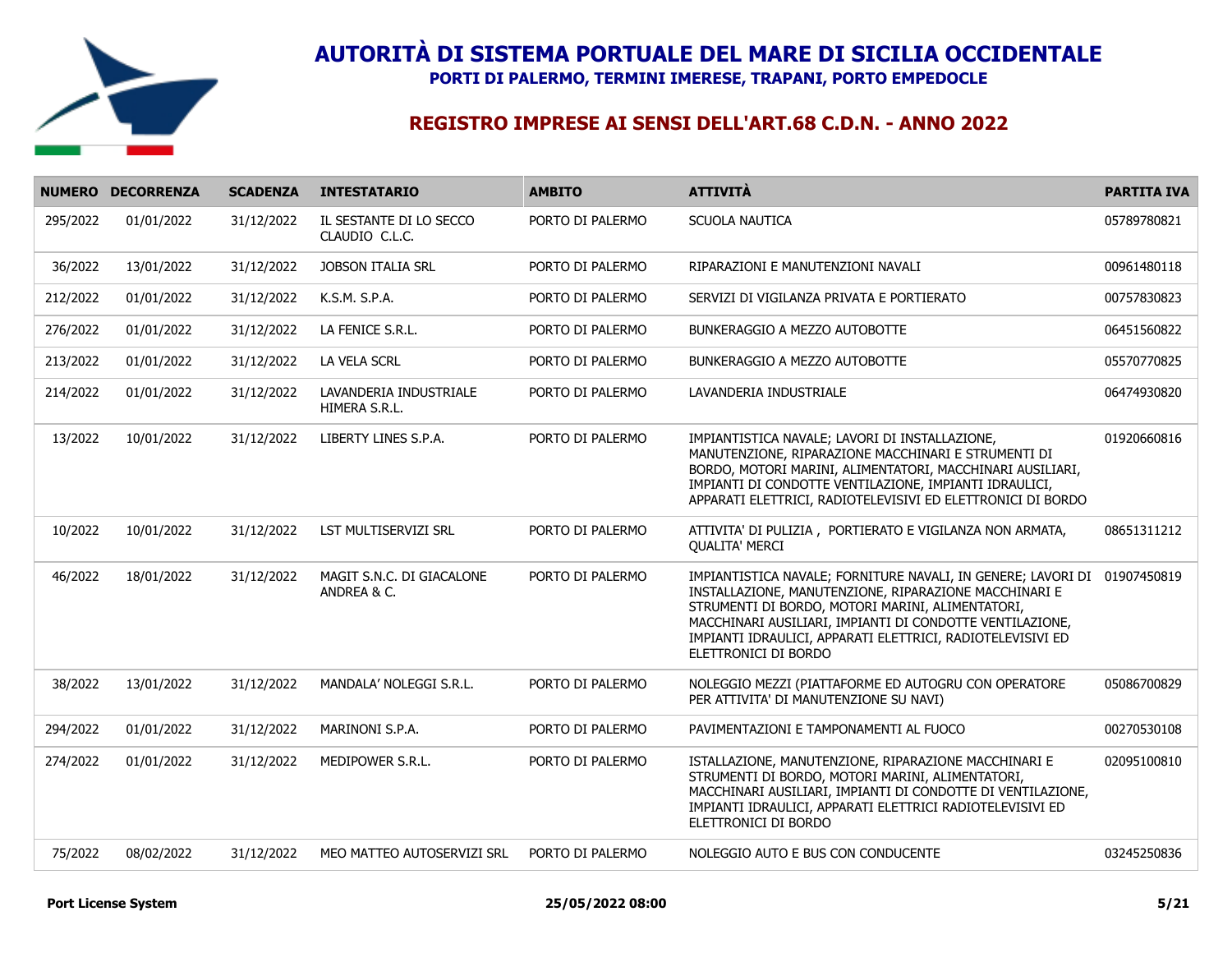

**PORTI DI PALERMO, TERMINI IMERESE, TRAPANI, PORTO EMPEDOCLE**

|          | NUMERO DECORRENZA | <b>SCADENZA</b> | <b>INTESTATARIO</b>                                | <b>AMBITO</b>    | <b>ATTIVITÀ</b>                                                                                                                                                                                                                                                                                                                                                                                                                  | <b>PARTITA IVA</b> |
|----------|-------------------|-----------------|----------------------------------------------------|------------------|----------------------------------------------------------------------------------------------------------------------------------------------------------------------------------------------------------------------------------------------------------------------------------------------------------------------------------------------------------------------------------------------------------------------------------|--------------------|
| 297/2022 | 01/01/2022        | 31/12/2022      | MG SERVIZI SRL SEMPLIFICATA                        | PORTO DI PALERMO | TRASPORTO DI CORTESIA DEI CLIENTI DEL PARCHEGGIO                                                                                                                                                                                                                                                                                                                                                                                 | 06470850824        |
| 106/2022 | 24/02/2022        | 31/12/2022      | MILOTTA RICAMBI E METALLI<br><b>SRL</b>            | PORTO DI PALERMO | RECUPERO METALLI FERROSI                                                                                                                                                                                                                                                                                                                                                                                                         | 02589180815        |
| 95/2022  | 17/02/2022        | 31/12/2022      | MONDO TRASPORTI S.R.L.                             | PORTO DI PALERMO | BUNKERAGGIO A MEZZO AUTOBOTTE                                                                                                                                                                                                                                                                                                                                                                                                    | 03346610839        |
| 125/2022 | 13/04/2022        | 31/12/2022      | NAXOS TRAVEL SERVICE S.R.L.                        | PORTO DI PALERMO | ATTIVITA' DELLE AGENZIE DI VIAGGIO                                                                                                                                                                                                                                                                                                                                                                                               | 04133860637        |
| 246/2022 | 01/01/2022        | 31/12/2022      | NOLEGGI SCHIMICCI SOCIETA'<br><b>COOERATIVA</b>    | PORTO DI PALERMO | AUTOTRASPORTI CONTO TERZI, ATTIVITA' DI SOLLEVAMENTO E<br>TRASPORTO CON GRU, ALAGGIO E VARO                                                                                                                                                                                                                                                                                                                                      | 06469510827        |
| 284/2022 | 01/01/2022        | 31/12/2022      | NUOVA NAVAL S.R.L.                                 | PORTO DI PALERMO | LAVORI DI COSTR., RIPARAZ., MAN., CARENAGGIO, SABB.,<br>PITTURAZIONE, PULIZIA DI NAVI, GALLEGGIANTI E LORO ARREDI:<br>IMPIANTISTICA NAVALE; LAVORI DI INST., MAN., RIP. MACCH. E<br>STRUMENTI DI BORDO, MOTORI MARINI, ALIMENTATORI, MACCH.<br>AUS., IMP. DI CONDOTTE VENT., IMP. IDRAULICI, APPARATI EL.,<br>RADIOTELEVISIVI ED ELETTRONICI DI BORDO, FORN. E POSA IN<br>OPERA PARABORDI SUPPL. E GALL., SOLL. E TRASP. CON GRU | 06338140822        |
| 280/2022 | 01/01/2022        | 31/12/2022      | OMAR S.R.L.                                        | PORTO DI PALERMO | LAVORI DI INSTALLAZIONE, MANUTENZIONE, RIPARAZIONE<br>MACCHINARI E STRUMENTI DI BORDO, MOTORI MARINI,<br>ALIMENTATORI, MACCHINARI AUSILIARI, IMPIANTI DI CONDOTTE<br>VENTILAZIONE, IMPIANTI IDRAULICI, APPARATI ELETTRICI,<br>RADIOTELEVISIVI ED ELETTRONICI DI BORDO                                                                                                                                                            | 06870620637        |
| 80/2022  | 10/02/2022        | 31/12/2022      | <b>OPERAZIONI E SERVIZI</b><br>PORTUALI S.R.L. OSP | PORTO DI PALERMO | DISISNFESTAZIONE E SANIFICAZIONE DI NAVI E RASSETTO CABINE<br>A BORDO DI NAVI                                                                                                                                                                                                                                                                                                                                                    | 04325770826        |
| 91/2022  | 15/02/2022        | 31/12/2022      | OTIS SERVIZI S.R.L.                                | PORTO DI PALERMO | MANUTENZIONE E RIPARAZIONE IMPIANTI ELEVATORI                                                                                                                                                                                                                                                                                                                                                                                    | 01729590032        |
| 99/2022  | 18/02/2022        | 31/12/2022      | PORTITALIA S.R.L.                                  | PORTO DI PALERMO | SUPPORTO ALLA RIMOZIONE E SISTEMAZIONE CATENARIE E CORPI<br>MORTI; ATTIVITA' DI SOLLEVAMENTO E TRASPORTO CON<br>GRU; ALAGGIO E VARO.                                                                                                                                                                                                                                                                                             | 05964020829        |
| 262/2022 | 01/01/2022        | 31/12/2022      | PRESTIA E COMANDÈ S.R.L.                           | PORTO DI PALERMO | NOLEGGIO BUS CON CONDUCENTE                                                                                                                                                                                                                                                                                                                                                                                                      | 00104210828        |
| 57/2022  | 24/01/2022        | 31/12/2022      | REGINELLA BUS S.R.L.                               | PORTO DI PALERMO | NOLEGGIO BUS CON CONDUCENTE                                                                                                                                                                                                                                                                                                                                                                                                      | 02343340812        |
| 220/2022 | 01/01/2022        | 31/12/2022      | RENASA SR.L.                                       | PORTO DI PALERMO | FORNITURA E MANUTENZIONE IMPIANTI ANTINCENDIO A BORDO,<br>FORNITURE NAVALI, IN GENERE SERVIZI ANTINCENDIO,<br>RIPARAZIONE REVISIONE SISTEMI DI SALVATAGGIO GONFIABILI                                                                                                                                                                                                                                                            | 00181520826        |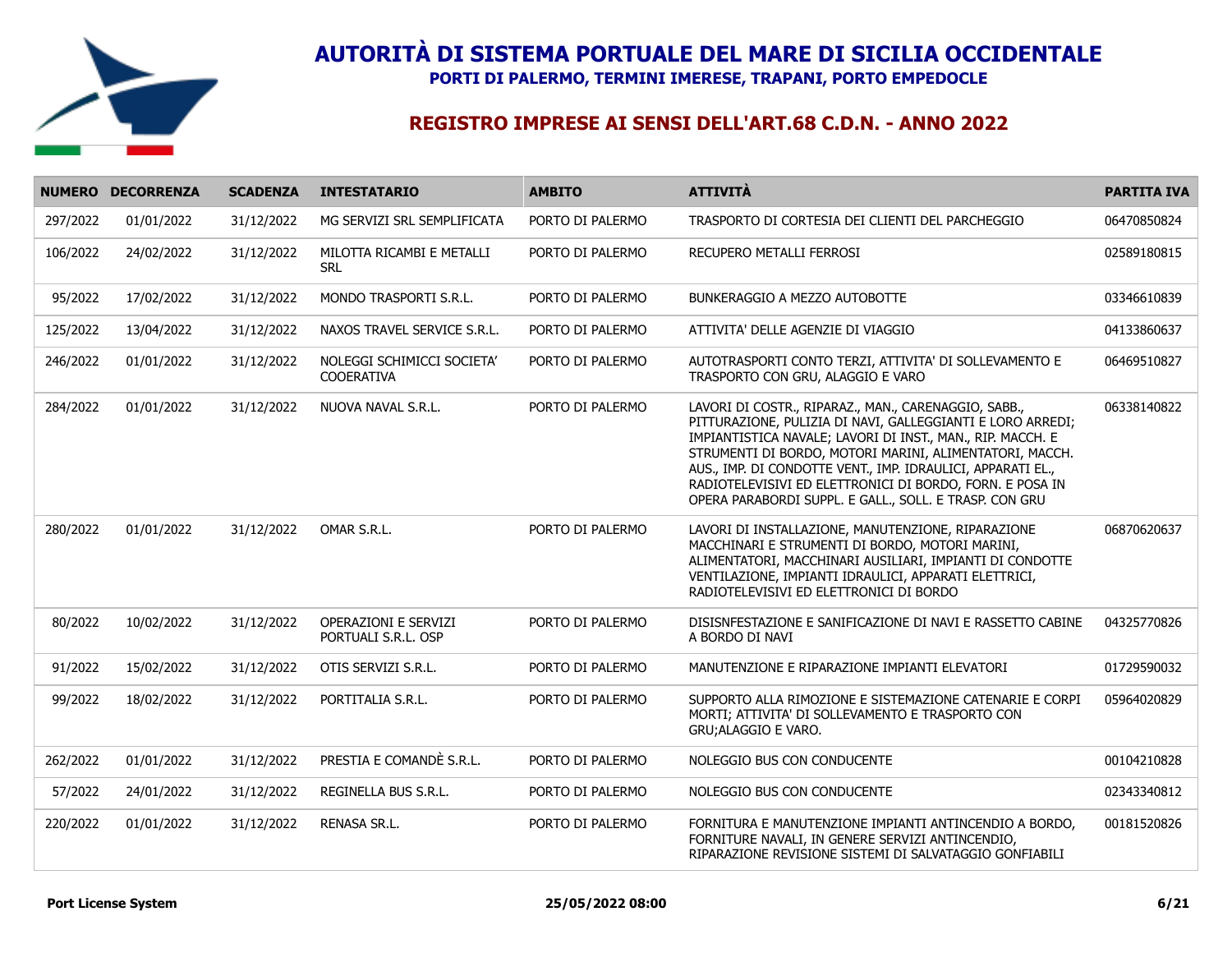

**PORTI DI PALERMO, TERMINI IMERESE, TRAPANI, PORTO EMPEDOCLE**

|          | NUMERO DECORRENZA | <b>SCADENZA</b> | <b>INTESTATARIO</b>                     | <b>AMBITO</b>    | <b>ATTIVITÀ</b>                                                                                                                                                                                                                                                                                                                                                                                                                                                        | <b>PARTITA IVA</b> |
|----------|-------------------|-----------------|-----------------------------------------|------------------|------------------------------------------------------------------------------------------------------------------------------------------------------------------------------------------------------------------------------------------------------------------------------------------------------------------------------------------------------------------------------------------------------------------------------------------------------------------------|--------------------|
| 29/2022  | 11/01/2022        | 31/12/2022      | RI.NAV. S.R.L.                          | PORTO DI PALERMO | LAVORI DI MANUTENZIONE NAVALE                                                                                                                                                                                                                                                                                                                                                                                                                                          | 04728840820        |
| 18/2022  | 10/01/2022        | 31/12/2022      | RILONAVAL SRL                           | PORTO DI PALERMO | MANUTENZIONE E RIPARAZIONI NAVALI                                                                                                                                                                                                                                                                                                                                                                                                                                      | 06943140829        |
| 67/2022  | 27/01/2022        | 31/12/2022      | RO.AN. TRASPORTI S.R.L.                 | PORTO DI PALERMO | BUNKERAGGIO A MEZZO AUTOBOTTE                                                                                                                                                                                                                                                                                                                                                                                                                                          | 05484950828        |
| 282/2022 | 01/01/2022        | 31/12/2022      | S.A.E DI PROIETTI PANTALEO              | PORTO DI PALERMO | IMPIANTISTICA NAVALE: LAVORI - INSTALLAZIONI - RIPARAZIONI<br>FORNITURE NAVALI IN GENERE - MANUTENZIONE IMPIANTI<br>ANTINCENDIO DI BORDO                                                                                                                                                                                                                                                                                                                               | 04117530826        |
| 139/2022 | 11/05/2022        | 31/12/2022      | SAILING RACE SERVICE S.R.L.             | PORTO DI PALERMO | NOLEGGIO IMBARCAZIONI DA DIPORTO SENZA EQUIPAGGIO                                                                                                                                                                                                                                                                                                                                                                                                                      | 05197100828        |
| 254/2022 | 01/01/2022        | 31/12/2022      | SAKUR S.R.L.                            | PORTO DI PALERMO | LAVORI DI PITTURAZIONE, PULIZIA, COIBENTAZIONI DI NAVI;<br>DEGASSIFICAZIONE, PULIZIA STIVE                                                                                                                                                                                                                                                                                                                                                                             | 03373140833        |
| 258/2022 | 01/01/2022        | 31/12/2022      | SAMET S.R.L.                            | PORTO DI PALERMO | SERVIZIO INTEGRATIVO ANTINCENDIO                                                                                                                                                                                                                                                                                                                                                                                                                                       | 06313140821        |
| 304/2022 | 01/01/2022        | 31/12/2022      | SCHIRA TRASPORTI SRL                    | PORTO DI PALERMO | SERVIZI LOGISTICI RELATIVI ALLA DISTRIBUZIONE DELLE MERCI                                                                                                                                                                                                                                                                                                                                                                                                              | 01505280626        |
| 39/2022  | 14/01/2022        | 31/12/2022      | SEA FOLK                                | PORTO DI PALERMO | LOCAZIONE IMBARCAZIONI DA DIPORTO (SENZA EQUIPAGGIO)                                                                                                                                                                                                                                                                                                                                                                                                                   | 06531390828        |
| 127/2022 | 21/04/2022        | 31/12/2022      | SEICA BOAT DI SEIDITA ANNA              | PORTO DI PALERMO | NOLEGGIO IMBARCAZIONI (SENZA EQUIPAGGIO)                                                                                                                                                                                                                                                                                                                                                                                                                               | 06676170829        |
| 122/2022 | 31/03/2022        | 31/12/2022      | SERVIZI TURISTICI MARRONE<br><b>SRL</b> | PORTO DI PALERMO | NOLEGGIO BUS CON CONDUCENTE                                                                                                                                                                                                                                                                                                                                                                                                                                            | 01984510816        |
| 27/2022  | 11/01/2022        | 31/12/2022      | SI.T.EL. S.A.S.                         | PORTO DI PALERMO | ASSISTENZA TECNICA, COLLAUDO, INSTALLAZIONE DI<br>APPARECCHIATURE ELETTRICHE ED ELETTRONICHE E SISTEMI DI<br>AUTOMAZIONE NAVALE E CIVILE                                                                                                                                                                                                                                                                                                                               | 03743440822        |
| 114/2022 | 16/03/2022        | 31/12/2022      | SICILIANA GRU SRLS                      | PORTO DI PALERMO | NOLEGGIO MEZZI; ALAGGIO E VARO; ATTIVITA' DI SOLLEVAMENTO E<br>MOVIMENTAZIONE CON GRU                                                                                                                                                                                                                                                                                                                                                                                  | 06185350821        |
| 225/2022 | 01/01/2022        | 31/12/2022      | SICILSHIP S.R.L.                        | PORTO DI PALERMO | LAV. DI COSTR., RIPAR., MAN., CAR., SABB., PITT., PUL. DI NAVI,<br>GALL. E ARR.; IMPIANTISTICA NAVALE; LAV. DI MAN., RIP. MACC. E<br>STRUM. DI BORDO, MOT. MAR., ALIM., MACCH. AUS., IMP. DI COND.<br>VENT., IMP. IDR., APP. ELETT., RADIOTV. ED ELETT. DI BORDO;<br>PULIZIA STIVE; FORN. E POSA DI PARAB. SUPPL. E GALL.;<br>FORNITURE NAVALI, IN GEN.; NOLEGGIO MEZZI ; ATT. DI SOLL. E<br>TRASP. CON GRU; ATT. DI PERIZIA E CONS. TECNICA; ALAGGIO E<br><b>VARO</b> | 05712230829        |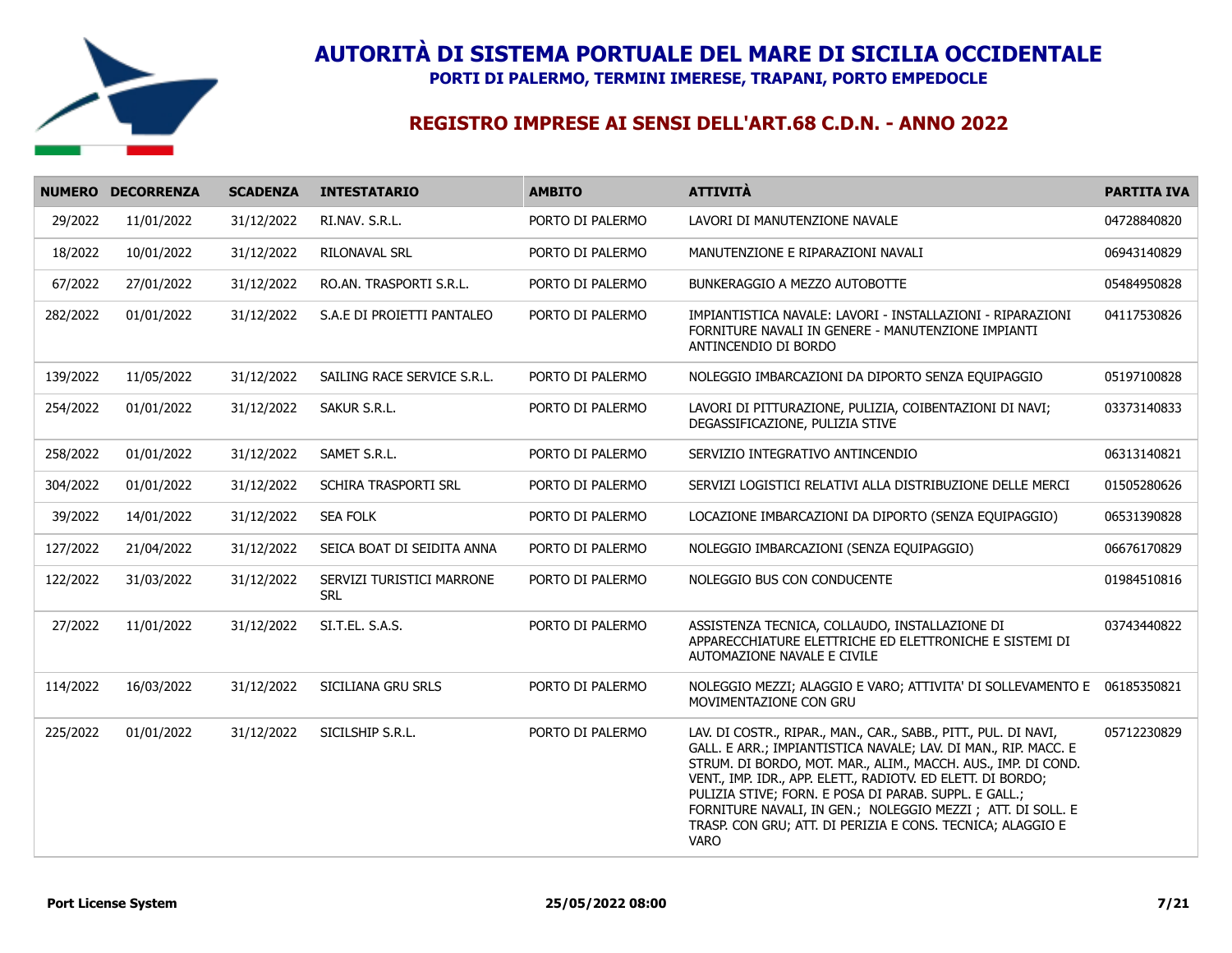

**PORTI DI PALERMO, TERMINI IMERESE, TRAPANI, PORTO EMPEDOCLE**

|          | NUMERO DECORRENZA | <b>SCADENZA</b> | <b>INTESTATARIO</b>                          | <b>AMBITO</b>    | <b>ATTIVITÀ</b>                                                                                                                                                                                                                                                                                             | <b>PARTITA IVA</b> |
|----------|-------------------|-----------------|----------------------------------------------|------------------|-------------------------------------------------------------------------------------------------------------------------------------------------------------------------------------------------------------------------------------------------------------------------------------------------------------|--------------------|
| 132/2022 | 01/05/2022        | 31/12/2022      | SICILY BY TOURS SRL                          | PORTO DI PALERMO | NOLEGGIO CON CONDUCENTE DI AUTOVETTURE E AUTOBUS                                                                                                                                                                                                                                                            | 03631610833        |
| 141/2022 | 20/05/2022        | 31/12/2022      | SICILY IN THE WORLD SRL                      | PORTO DI PALERMO | NOLEGGIO BUS CON CONDUCENTE                                                                                                                                                                                                                                                                                 | 05903240827        |
| 249/2022 | 01/01/2022        | 31/12/2022      | SIDERMETAL S.R.L.                            | PORTO DI PALERMO | AUTOTRASPORTO CONTO TERZI, TRASPORTO, DEMOLIZIONE E<br>ROTTAMAZIONE, SERVIZIO RITIRO RIFIUTI SPECIALI LIQUIDI (NON<br>ADR) ESCLUSO QUELLI PRODOTTI DALLE NAVI                                                                                                                                               | 03885160824        |
| 233/2022 | 01/01/2022        | 31/12/2022      | SIRIO S.R.L.                                 | PORTO DI PALERMO | IMPIANTISTICA NAVALE (ISTALLAZIONE E MANUTENZIONE DI<br>IMPIANTI DI AUTOMAZIONE OLEODINAMICI, MECCANICI,<br>PNEUMATICI QUALI GRU, ARGANI RAMPE E PORTELLONI)                                                                                                                                                | 05186070826        |
| 59/2022  | 26/01/2022        | 31/12/2022      | SOCIAL WORK SOC COOP<br>SOCIALE ONLUS        | PORTO DI PALERMO | LAVORI SUBACQUEI                                                                                                                                                                                                                                                                                            | 04530650821        |
| 298/2022 | 01/01/2022        | 31/12/2022      | STEEL IMPIANTI SOC. COOP.                    | PORTO DI PALERMO | RIPARAZIONE E MANUTENZIONE COMPONENTI SU STRUTTURE<br>NAVALI                                                                                                                                                                                                                                                | 06119230826        |
| 84/2022  | 10/02/2022        | 31/12/2022      | SUN DREAM S.R.L.                             | PORTO DI PALERMO | SCUOLA NAUTICA; NOLEGGIO IMBARCAZIONI SENZA EQUIPAGGIO                                                                                                                                                                                                                                                      | 05611290825        |
| 93/2022  | 16/02/2022        | 31/12/2022      | TECHNO SYSTEMS SOC. COOP. A<br>R.L.          | PORTO DI PALERMO | IMPIANTI ELETTRICI NAVALI ED INDUSTRIALI                                                                                                                                                                                                                                                                    | 04294950821        |
| 40/2022  | 14/01/2022        | 31/12/2022      | TECNIMPIANTI S.P.A.                          | PORTO DI PALERMO | FABBRICAZIONE E MANUTENZIONE IMPIANTI DI SOLLEVAMENTO E<br>MOVIMENTAZIONE                                                                                                                                                                                                                                   | 02493620823        |
| 87/2022  | 11/02/2022        | 31/12/2022      | TEFIN S.C.A.R.L.                             | PORTO DI PALERMO | FORNITURA, INSTALLAZIONE E MANUTENZIONE DEGLI IMPIANTI<br>ELETTRICI ED ELETTRONICI NAVALI                                                                                                                                                                                                                   | 07301800632        |
| 308/2022 | 01/01/2022        | 31/12/2022      | TEKNOSHIP S.R.L.                             | PORTO DI PALERMO | FORNITURE NAVALI, IN GENERE; MANUTENZIONE MOTORI NAVALI                                                                                                                                                                                                                                                     | 01349340099        |
| 7/2022   | 10/01/2022        | 31/12/2022      | THL TECHNOLOGIES DI FUGALLO<br>& COPPOLA SNC | PORTO DI PALERMO | LAVORI DI INSTALLAZIONE, MANUTENZIONE, RIPARAZIONE<br>MACCHINARI E STRUMENTI DI BORDO, MOTORI MARINI,<br>ALIMENTATORI, MACCHINARI AUSILIARI, IMPIANTI DI CONDOTTE<br>VENTILAZIONE, IMPIANTI IDRAULICI, APPARATI ELETTRICI,<br>RADIOTELEVISIVI ED ELETTRONICI DI BORDO; DERATTIZZAZIONE E<br>DISINFESTAZIONE | 02264470812        |
| 25/2020  | 09/01/2020        |                 | <b>TORREGROSSA FRANCESCO</b>                 | PORTO DI PALERMO | CONSULENTE CHIMICO DEL PORTO                                                                                                                                                                                                                                                                                | 02563860812        |
| 218/2022 | 01/01/2022        | 31/12/2022      | TRADEM S.R.L.                                | PORTO DI PALERMO | FORNITURE NAVALI, IN GENERE, BUNKERAGGIO A MEZZO<br><b>AUTOBOTTE</b>                                                                                                                                                                                                                                        | 04984841215        |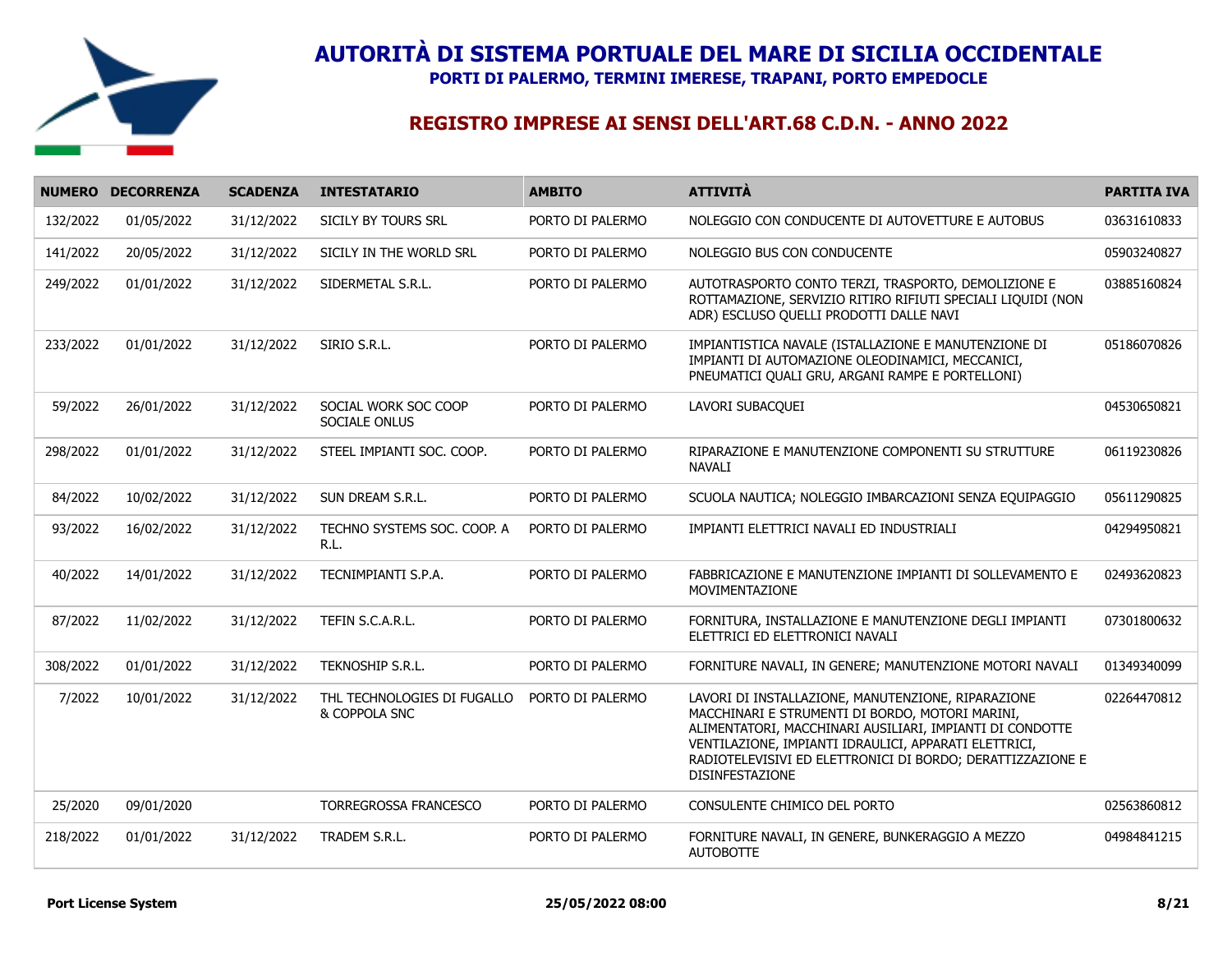

**PORTI DI PALERMO, TERMINI IMERESE, TRAPANI, PORTO EMPEDOCLE**

|          | NUMERO DECORRENZA | <b>SCADENZA</b> | <b>INTESTATARIO</b>                                  | <b>AMBITO</b>                      | <b>ATTIVITÀ</b>                                                                                                                                                                                                                                                                                                                                                                                | <b>PARTITA IVA</b> |
|----------|-------------------|-----------------|------------------------------------------------------|------------------------------------|------------------------------------------------------------------------------------------------------------------------------------------------------------------------------------------------------------------------------------------------------------------------------------------------------------------------------------------------------------------------------------------------|--------------------|
| 209/2022 | 01/01/2022        | 31/12/2022      | TRASPOCOOP SOC. COOP.                                | PORTO DI PALERMO                   | AUTOTRASPORTO MERCI DELLA DITTA AIA S.P.A.                                                                                                                                                                                                                                                                                                                                                     | 05911310828        |
| 19/2022  | 10/01/2022        | 31/12/2022      | TRINAVAL S.R.L.                                      | PORTO DI PALERMO                   | LAVORI DI INSTALLAZIONE, MANUTENZIONE, RIPARAZIONE MOTORI<br><b>MARINI E SIMILI</b>                                                                                                                                                                                                                                                                                                            | 06064330829        |
| 302/2022 | 01/01/2022        | 31/12/2022      | VIGILANZA SOCCORSO<br>ANTINCENDIO S.R.L.             | PORTO DI PALERMO                   | SERVIZIO INTEGRATIVO ANTINCENDIO SERVIZI FIDUCIARI E<br>SECURITY PORTUALE                                                                                                                                                                                                                                                                                                                      | 06421120822        |
| 94/2022  | 16/02/2022        | 31/12/2022      | VINCENZO PECORELLA OLI S.A.S.                        | PORTO DI PALERMO                   | RACCOLTA OLI ESAUSTI                                                                                                                                                                                                                                                                                                                                                                           | 05149040825        |
| 50/2022  | 19/01/2022        | 31/12/2022      | VITAGREEN S.R.L.S.                                   | PORTO DI PALERMO                   | PULIZIA, DISINFEZIONE, SANIFICAZIONE                                                                                                                                                                                                                                                                                                                                                           | 06862030829        |
| 226/2022 | 01/01/2022        | 31/12/2022      | VULCANO SHIPYARD S.R.L.                              | PORTO DI PALERMO                   | LAVORI DI COSTR, RIP, MAN, CARENAGGIO, SABB, PITTUR, PULIZIA<br>DI NAVI, GALLEGGIANTI E LORO ARREDI; IMP NAVALE; LAV. DI<br>INSTALLAZIONE, MAN., RIP. MACC. E STRUM. DI BORDO, MOTORI<br>MARINI, ALIM., MACCH. AUSILIARI, IMP. DI CONDOTTE VENTIL.,<br>IMP. IDR., APPARATI ELETTRICI, RADIOTELEVISIVI ED ELETTRONICI<br>DI BORDO; FORN. NAVALI, IN GEN.; ATTIVITÀ DI SOLL. E TRASP.<br>CON GRU | 06519170820        |
| 133/2022 | 03/05/2022        | 31/12/2022      | ZIMMARDI GIUSEPPE E C. SAS DI<br>ZIMMARDI GIOACCHINO | PORTO DI PALERMO                   | NOLEGGIO BUS CON CONDUCENTE                                                                                                                                                                                                                                                                                                                                                                    | 04134670829        |
| 265/2022 | 01/01/2022        | 31/12/2022      | A.L.P.E. SUB S.R.L.                                  | PORTO DI PORTO<br><b>EMPEDOCLE</b> | LAVORI SUBACQUEI E MARITTIMI                                                                                                                                                                                                                                                                                                                                                                   | 05221830820        |
| 231/2022 | 01/01/2022        | 31/12/2022      | AF SRL UNIPERSONALE                                  | PORTO DI PORTO<br><b>EMPEDOCLE</b> | MOVIMENTAZIONE PROVVISTE E DOTAZIONI DI BORDO                                                                                                                                                                                                                                                                                                                                                  | 02515950810        |
| 206/2022 | 01/01/2022        | 31/12/2022      | ARENA SUB S.R.L.                                     | PORTO DI PORTO<br><b>EMPEDOCLE</b> | LAVORI SUBACQUEI, CONTROLLO CARENE, ISPEZIONI E<br>RIPARAZIONI SUBACQUEE DI NAVI E GALLEGGIANTI SENZA AUSILIO<br>DI MEZZI MECCANICI; INDAGINI E MONITORAGGIO<br>(GEOPOSIZIONAMENTO, INDAGINI AMBIENTALI, RILIEVI<br>TOPOGRAFICI, BATIMETRICI DI PRECISIONE, ARCHEOLOGIA,<br>GEOLOGIA E GEOFISICA IN AMBIENTI LACUSTRI E MARINI)                                                                | 02638330833        |
| 240/2022 | 01/01/2022        | 31/12/2022      | AUTOTRASPORTI GRAVINA<br><b>MARCO</b>                | PORTO DI PORTO<br><b>EMPEDOCLE</b> | BUNKERAGGIO A MEZZO AUTOBOTTE                                                                                                                                                                                                                                                                                                                                                                  | 01732640857        |
| 129/2022 | 22/04/2022        | 31/12/2022      | AUTOTRASPORTI MONTANTE<br>SALVATORE & ANGELO SNC     | PORTO DI PORTO<br><b>EMPEDOCLE</b> | TRASPORTI E NOLEGGIO AUTOGRU' E PIATTAFORME AEREE                                                                                                                                                                                                                                                                                                                                              | 00567040845        |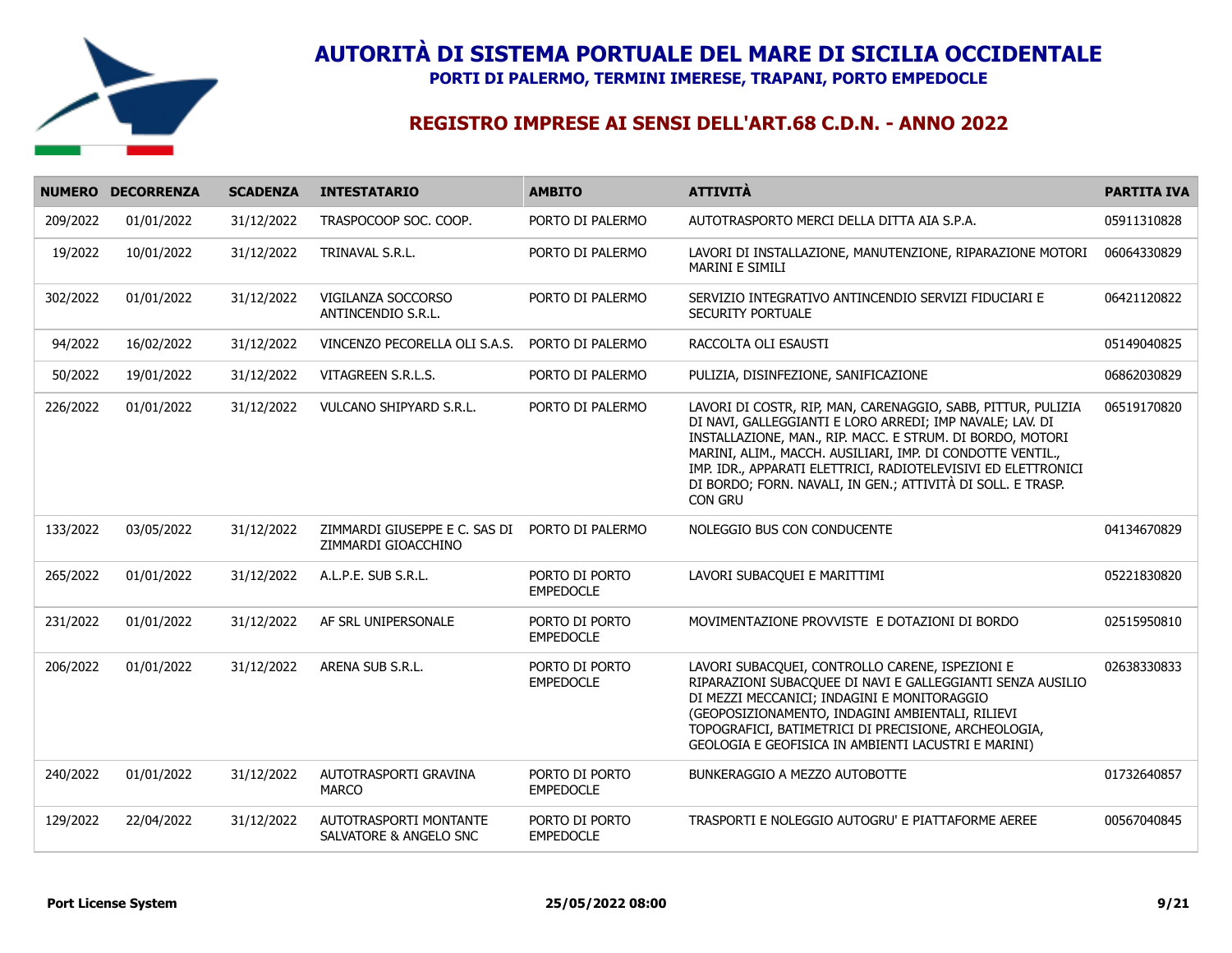

**PORTI DI PALERMO, TERMINI IMERESE, TRAPANI, PORTO EMPEDOCLE**

|          | NUMERO DECORRENZA | <b>SCADENZA</b> | <b>INTESTATARIO</b>                            | <b>AMBITO</b>                      | <b>ATTIVITÀ</b>                                                                                                                                                                                                                                                                                                                                                                                                  | <b>PARTITA IVA</b> |
|----------|-------------------|-----------------|------------------------------------------------|------------------------------------|------------------------------------------------------------------------------------------------------------------------------------------------------------------------------------------------------------------------------------------------------------------------------------------------------------------------------------------------------------------------------------------------------------------|--------------------|
| 292/2022 | 01/01/2022        | 31/12/2022      | C.T.C. COOP. TRASP.<br>CARBURANTI A R.L.       | PORTO DI PORTO<br><b>EMPEDOCLE</b> | BUNKERAGGIO A MEZZO AUTOBOTTE                                                                                                                                                                                                                                                                                                                                                                                    | 05451720824        |
| 24/2022  | 10/01/2022        | 31/12/2022      | CANTIERI NAVALI DELLO<br>STRETTO S.R.L.        | PORTO DI PORTO<br><b>EMPEDOCLE</b> | LAVORI DI COSTRUZIONE, RIPARAZIONE, MANUTENZIONE,<br>CARENAGGIO, SABBIATURA, PITTURAZIONE, PULIZIA DI NAVI,<br>GALLEGGIANTI E LORO ARREDI; LAVORI DI INSTALLAZIONE,<br>MANUTENZIONE, RIPARAZIONE MACCHINARI E STRUMENTI DI<br>BORDO, MOTORI MARINI, ALIMENTATORI, MACCHINARI AUSILIARI,<br>IMPIANTI DI CONDOTTE VENTILAZIONE, IMPIANTI IDRAULICI,<br>APPARATI ELETTRICI, RADIOTELEVISIVI ED ELETTRONICI DI BORDO | 01264640838        |
| 219/2022 | 01/01/2022        | 31/12/2022      | CATALANO ROSALIA (IMPRESA<br>INDIVIDUALE)      | PORTO DI PORTO<br><b>EMPEDOCLE</b> | AUTOTRASPORTO CONTO TERZI                                                                                                                                                                                                                                                                                                                                                                                        | 02028030845        |
| 271/2022 | 01/01/2022        | 31/12/2022      | COOPERATIVA ATLANTIS A.R.L.                    | PORTO DI PORTO<br><b>EMPEDOCLE</b> | LAVORI SUBACQUEI, MARITTIMI E PORTUALI, CONTROLLO CARENE,<br>ISPEZIONI E RIPARAZIONI SUBACQUEE DI NAVI E GALLEGGIANTI<br>SENZA AUSILIO DI MEZZI MECCANICI                                                                                                                                                                                                                                                        | 04513990822        |
| 3/2022   | 03/01/2022        | 31/12/2022      | DITTA SCHIMICCI LORENZO                        | PORTO DI PORTO<br><b>EMPEDOCLE</b> | ATTIVITÀ DI SOLLEVAMENTO E TRASPORTO CON GRU; ALAGGIO E<br><b>VARO</b>                                                                                                                                                                                                                                                                                                                                           | 04035380825        |
| 261/2022 | 01/01/2022        | 31/12/2022      | ECOL SEA S.R.L.                                | PORTO DI PORTO<br><b>EMPEDOCLE</b> | DEGASSIFICAZIONE, PULIZIA STIVE, ETC.; SERVIZI DI ASSISTENZA<br>ANTINQUINAMENTO/DISINQUINAMENTO DI IGIENE AMBIENTALE E<br>BONIFICA; RACCOLTA OLII ESAUSTI; AUTOTRASPORTO CONTO<br>TERZI; TRASPORTO DEMOLIZIONE E ROTTAMAZIONE                                                                                                                                                                                    | 05438340829        |
| 237/2022 | 01/01/2022        | 31/12/2022      | <b>GIUFFRIDA CARMELA</b>                       | PORTO DI PORTO<br><b>EMPEDOCLE</b> | BUNKERAGGIO A MEZZO AUTOBOTTE                                                                                                                                                                                                                                                                                                                                                                                    | 02328680877        |
| 86/2022  | 11/02/2022        | 31/12/2022      | <b>GREEN AIR DI TARALLO</b><br><b>GIUSEPPE</b> | PORTO DI PORTO<br><b>EMPEDOCLE</b> | DISINFESTAZIONE E SANIFICAZIONE                                                                                                                                                                                                                                                                                                                                                                                  | 02959480845        |
| 279/2022 | 01/01/2022        | 31/12/2022      | LA FENICE S.R.L.                               | PORTO DI PORTO<br><b>EMPEDOCLE</b> | BUNKERAGGIO A MEZZO AUTOBOTTE                                                                                                                                                                                                                                                                                                                                                                                    | 06451560822        |
| 14/2022  | 10/01/2022        | 31/12/2022      | LIBERTY LINES S.P.A.                           | PORTO DI PORTO<br><b>EMPEDOCLE</b> | IMPIANTISTICA NAVALE; LAVORI DI INSTALLAZIONE,<br>MANUTENZIONE, RIPARAZIONE MACCHINARI E STRUMENTI DI<br>BORDO, MOTORI MARINI, ALIMENTATORI, MACCHINARI AUSILIARI,<br>IMPIANTI DI CONDOTTE VENTILAZIONE, IMPIANTI IDRAULICI,<br>APPARATI ELETTRICI, RADIOTELEVISIVI ED ELETTRONICI DI BORDO                                                                                                                      | 01920660816        |
| 52/2022  | 19/01/2022        | 31/12/2022      | MECCANICA MARTINES S.R.L.                      | PORTO DI PORTO<br><b>EMPEDOCLE</b> | COSTRUZIONI MECCANICHE, CARPENTERIA METALLICA E<br>RIPARAZIONI DI IMPIANTI NAVALI ED INDUSTRIALI                                                                                                                                                                                                                                                                                                                 | 02442030843        |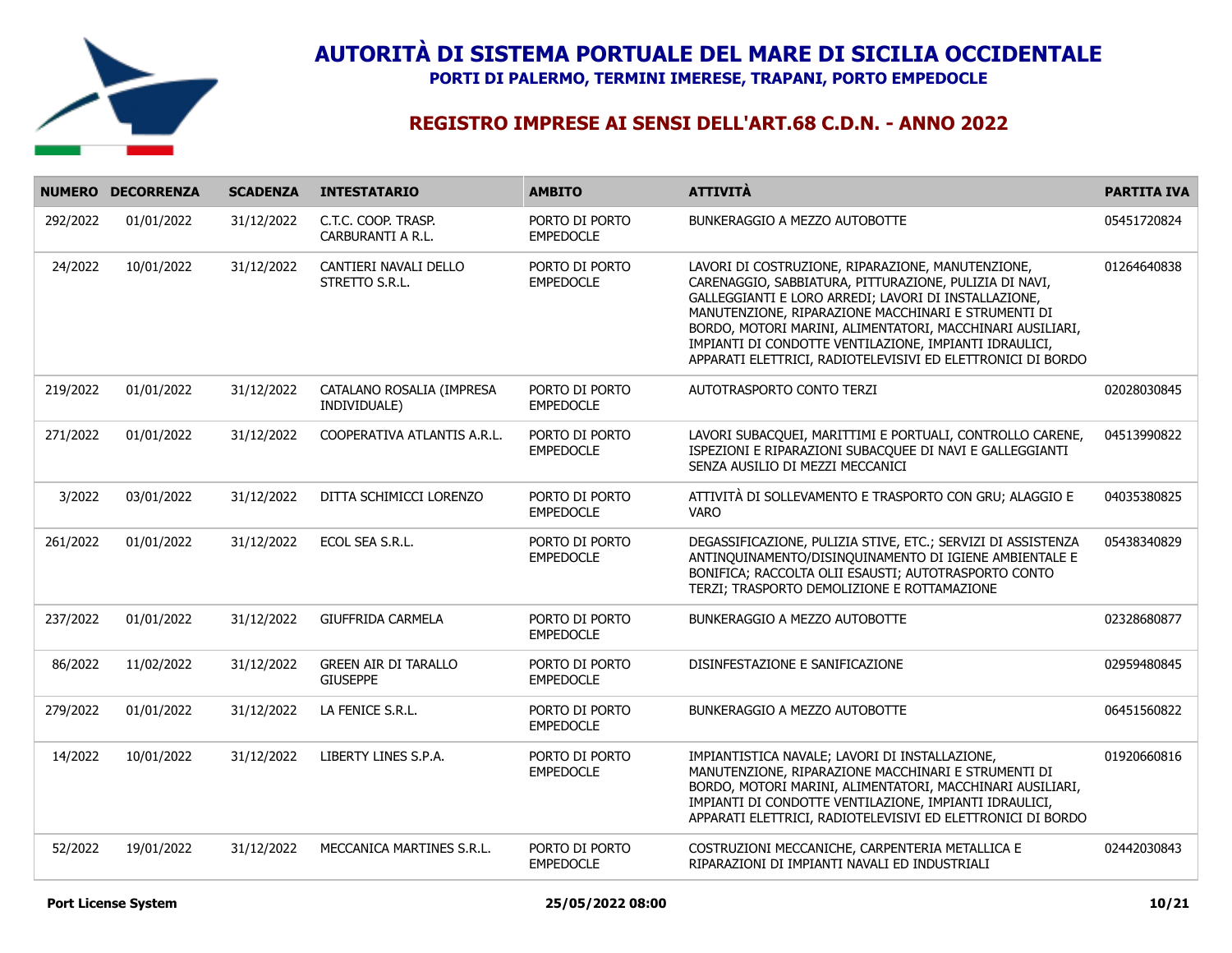

**PORTI DI PALERMO, TERMINI IMERESE, TRAPANI, PORTO EMPEDOCLE**

|          | NUMERO DECORRENZA | <b>SCADENZA</b> | <b>INTESTATARIO</b>                                | <b>AMBITO</b>                      | <b>ATTIVITÀ</b>                                                                                                                                                                                                                                                                                                                                                                                                                                      | <b>PARTITA IVA</b> |
|----------|-------------------|-----------------|----------------------------------------------------|------------------------------------|------------------------------------------------------------------------------------------------------------------------------------------------------------------------------------------------------------------------------------------------------------------------------------------------------------------------------------------------------------------------------------------------------------------------------------------------------|--------------------|
| 98/2022  | 17/02/2022        | 31/12/2022      | MONDO TRASPORTI S.R.L.                             | PORTO DI PORTO<br><b>EMPEDOCLE</b> | BUNKERAGGIO NAVI A MEZZO AUTOBOTTE                                                                                                                                                                                                                                                                                                                                                                                                                   | 03346610839        |
| 287/2022 | 01/01/2022        | 31/12/2022      | NUOVA NAVAL S.R.L.                                 | PORTO DI PORTO<br><b>EMPEDOCLE</b> | LAVORI DI COSTR., RIPARAZ., MAN., CARENAGGIO, SABB.,<br>PITTURAZIONE, PULIZIA DI NAVI, GALLEGGIANTI E LORO ARREDI;<br>IMPIANTISTICA NAVALE; LAVORI DI INST., MAN., RIP. MACCHINARI<br>E STRUMENTI DI BORDO, MOTORI MARINI, ALIMENTATORI, MACCH.<br>AUS., IMP. DI CONDOTTE VENT., IMP. IDRAULICI, APPARATI EL.,<br>RADIOTELEVISIVI ED ELETTRONICI DI BORDO, FORN. E POSA IN<br>OPERA PARABORDI SUPPL. E GALL., ATTIVITA' DI SOLL. E TRASP.<br>CON GRU | 06338140822        |
| 82/2022  | 10/02/2022        | 31/12/2022      | <b>OPERAZIONI E SERVIZI</b><br>PORTUALI S.R.L. OSP | PORTO DI PORTO<br><b>EMPEDOCLE</b> | DISISNFESTAZIONI E SANIFICAZIONI DI NAVI E SANIFICAZIONE<br>CABINE A BORDO DI NAVI                                                                                                                                                                                                                                                                                                                                                                   | 04325770826        |
| 92/2022  | 15/02/2022        | 31/12/2022      | OTIS SERVIZI S.R.L.                                | PORTO DI PORTO<br><b>EMPEDOCLE</b> | MANUTENZIONE E RIPARAZIONE IMPIANTI ELEVATORI                                                                                                                                                                                                                                                                                                                                                                                                        | 01729590032        |
| 300/2022 | 01/01/2022        | 31/12/2022      | PTS-SERVICES                                       | PORTO DI PORTO<br><b>EMPEDOCLE</b> | SERVIZI DI VIGILANZA PRIVATA E PORTIERATO                                                                                                                                                                                                                                                                                                                                                                                                            | 02709110817        |
| 223/2022 | 01/01/2022        | 31/12/2022      | RENASA SR.L.                                       | PORTO DI PORTO<br><b>EMPEDOCLE</b> | FORNITURA E MANUTENZIONE IMPIANTI ANTINCENDIO A BORDO;<br>FORNITURE NAVALI, IN GENERE, SERVIZI ANTINCENDIO;<br>RIPARAZIONE REVISIONE SISTEMI DI SALVATAGGIO GONFIABILI                                                                                                                                                                                                                                                                               | 00181520826        |
| 31/2022  | 11/01/2022        | 31/12/2022      | RI.NAV. S.R.L.                                     | PORTO DI PORTO<br><b>EMPEDOCLE</b> | LAVORI DI MANUTENZIONE NAVALE                                                                                                                                                                                                                                                                                                                                                                                                                        | 04728840820        |
| 70/2022  | 27/01/2022        | 31/12/2022      | RO.AN. TRASPORTI S.R.L.                            | PORTO DI PORTO<br><b>EMPEDOCLE</b> | BUNKERAGGIO A MEZZO AUTOBOTTE                                                                                                                                                                                                                                                                                                                                                                                                                        | 05484950828        |
| 16/2022  | 10/01/2022        | 31/12/2022      | SICILPROVVISTE LYLIBEO S.R.L.S                     | PORTO DI PORTO<br><b>EMPEDOCLE</b> | FORNITURE PROVVISTE DI BORDO                                                                                                                                                                                                                                                                                                                                                                                                                         | 02543650812        |
| 88/2022  | 14/02/2022        | 31/12/2022      | SILVIA E FIGLI PROD.<br>PETROLIFERI S.R.L.         | PORTO DI PORTO<br><b>EMPEDOCLE</b> | BUNKERAGGIO A MEZZO AUTOBOTTE; AUTOTRASPORTO CONTO<br><b>TERZI</b>                                                                                                                                                                                                                                                                                                                                                                                   | 00562500843        |
| 311/2022 | 01/01/2022        | 31/12/2022      | TEKNOSHIP S.R.L.                                   | PORTO DI PORTO<br><b>EMPEDOCLE</b> | FORNITURE NAVALI, IN GENERE; MANUTENZIONE MOTORI NAVALI                                                                                                                                                                                                                                                                                                                                                                                              | 01349340099        |
| $-6/0$   | 20/10/2020        |                 | TINE' ALESSIA                                      | PORTO DI PORTO<br><b>EMPEDOCLE</b> | CONSULENTE CHIMICO DEL PORTO                                                                                                                                                                                                                                                                                                                                                                                                                         | 01569730896        |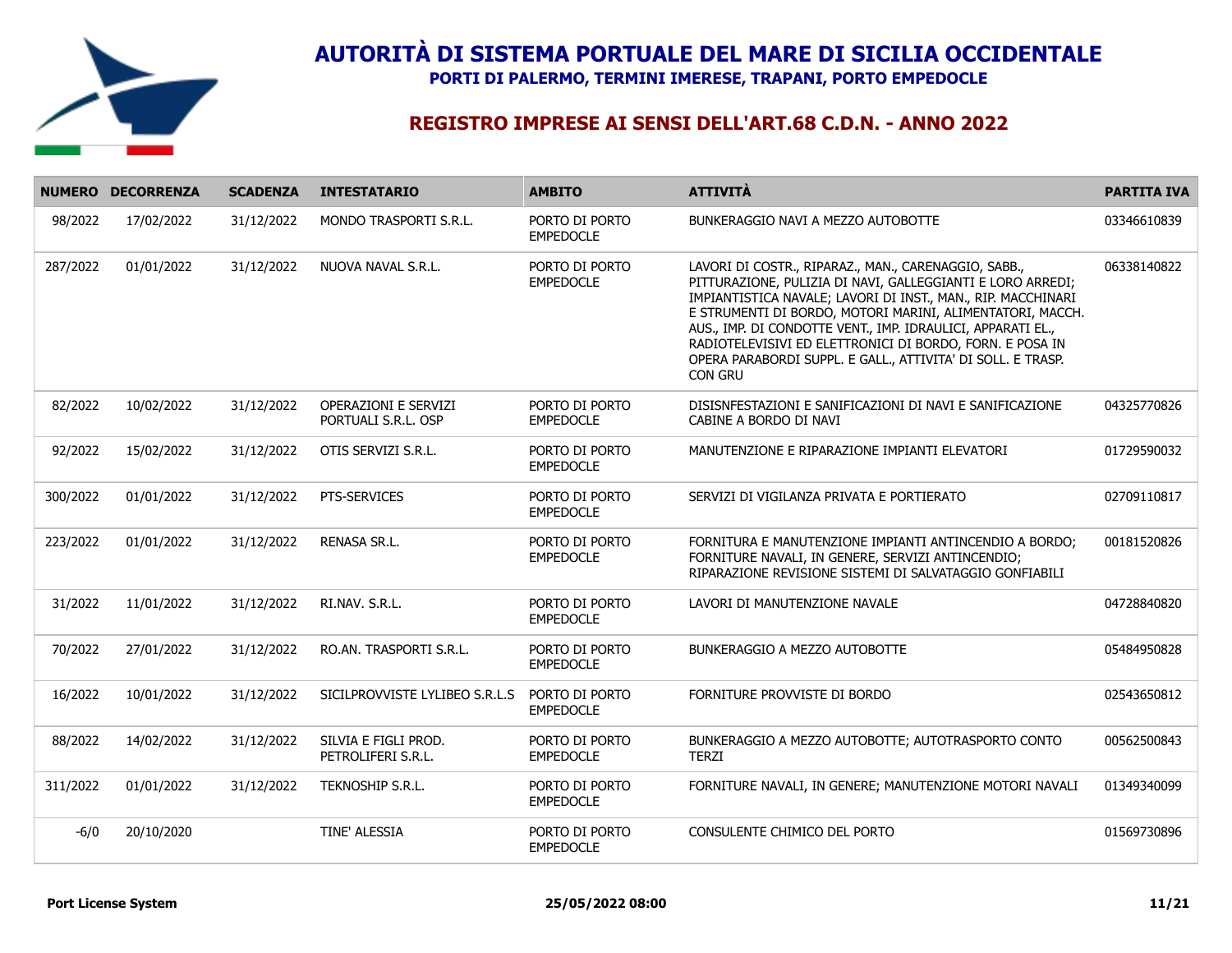

**PORTI DI PALERMO, TERMINI IMERESE, TRAPANI, PORTO EMPEDOCLE**

|          | NUMERO DECORRENZA | <b>SCADENZA</b> | <b>INTESTATARIO</b>                          | <b>AMBITO</b>                      | <b>ATTIVITÀ</b>                                                                                                                                                                                                                                                                                                                 | <b>PARTITA IVA</b> |
|----------|-------------------|-----------------|----------------------------------------------|------------------------------------|---------------------------------------------------------------------------------------------------------------------------------------------------------------------------------------------------------------------------------------------------------------------------------------------------------------------------------|--------------------|
| $-5/0$   | 20/10/2020        |                 | TINE' BARBARA                                | PORTO DI PORTO<br><b>EMPEDOCLE</b> | CONSULENTE CHIMICO DEL PORTO                                                                                                                                                                                                                                                                                                    | 01488190891        |
| $-4/0$   | 20/10/2020        |                 | TINE' CARMELO                                | PORTO DI PORTO<br><b>EMPEDOCLE</b> | CONSULENTE CHIMICO DEL PORTO                                                                                                                                                                                                                                                                                                    | 00982070898        |
| 217/2022 | 01/01/2022        | 31/12/2022      | TRADEM S.R.L.                                | PORTO DI PORTO<br><b>EMPEDOCLE</b> | FORNITURE NAVALI, IN GENERE; BUNKERAGGIO A MEZZO<br><b>AUTOBOTTE</b>                                                                                                                                                                                                                                                            | 04984841215        |
| 21/2022  | 10/01/2022        | 31/12/2022      | TRINAVAL S.R.L.                              | PORTO DI PORTO<br><b>EMPEDOCLE</b> | LAVORI DI INSTALLAZIONE, MANUTENZIONE, RIPARAZIONE MOTORI<br><b>MARINI E SIMILI</b>                                                                                                                                                                                                                                             | 06064330829        |
| 234/2022 | 01/01/2022        | 31/12/2022      | <b>VOLPE GRU SRL</b>                         | PORTO DI PORTO<br><b>EMPEDOCLE</b> | AUTOTRASPORTO CONTO TERZI; SOCCORSO STRADALE; ATTIVITA'<br>DI SOLLEVAMENTO E TRASPORTO CON GRU                                                                                                                                                                                                                                  | 02433270846        |
| 263/2022 | 01/01/2022        | 31/12/2022      | A.L.P.E. SUB S.R.L.                          | PORTO DI TERMINI<br><b>IMERESE</b> | LAVORI SUBACQUEI E MARITTIMI                                                                                                                                                                                                                                                                                                    | 05221830820        |
| 63/2022  | 27/01/2022        | 31/12/2022      | ADOR.MARE S.R.L.                             | PORTO DI TERMINI<br><b>IMERESE</b> | LAVORI DI COSTRUZIONE, RIPARAZIONE, MANUTENZIONE,<br>CARENAGGIO, SABBIATURA, PITTURAZIONE, PULIZIA DI<br>NAVI, GALLEGGIANTI E LORO ARREDI; IMPIANTISTICA NAVALE                                                                                                                                                                 | 04813880822        |
| 35/2022  | 13/01/2022        | 31/12/2022      | ALEM S.R.L.                                  | PORTO DI TERMINI<br><b>IMERESE</b> | IMPIANTISTICA NAVALE, LAVORI DI ISTALLAZIONE, MANUTENZIONE,<br>RIPARAZIONE MACCHINARI E STRUMENTI DI BORDO, MOTORI<br>MARINI, ALIMENTATORI, MACCHINARI AUSILIARI, IMPIANTI DI<br>CONDOTTE DI VENTILAZIONE, IMPIANTI IDRAULICI, APPARATI<br>ELETTRICI, RADIOTELEVISIVI ED ELETTRONICI DI BORDO                                   | 06396000827        |
| 204/2022 | 01/01/2022        | 31/12/2022      | ARENA SUB S.R.L.                             | PORTO DI TERMINI<br><b>IMERESE</b> | LAVORI SUBACQUEI, CONTROLLO CARENE, ISPEZIONI E<br>RIPARAZIONI SUBACQUEE DI NAVI E GALLEGGIANTI SENZA AUSILIO<br>DI MEZZI MECCANICI; INDAGINI E MONITORAGGIO<br>(GEOPOSIZIONAMENTO, INDAGINI AMBIENTALI, RILIEVI<br>TOPOGRAFICI, BATIMETRICI DI PRECISIONE, ARCHEOLOGIA,<br>GEOLOGIA E GEOFISICA IN AMBIENTI LACUSTRI E MARINI) | 02638330833        |
| 243/2022 | 01/01/2022        | 31/12/2022      | AUTOTRASPORTI GRAVINA<br><b>MARCO</b>        | PORTO DI TERMINI<br><b>IMERESE</b> | BUNKERAGGIO A MEZZO AUTOBOTTE                                                                                                                                                                                                                                                                                                   | 01732640857        |
| 267/2022 | 01/01/2022        | 31/12/2022      | <b>BRUCATO DE.T.A.</b><br>INTERNAZIONALI SRL | PORTO DI TERMINI<br><b>IMERESE</b> | AUTOTRASPORTO CONTO TERZI                                                                                                                                                                                                                                                                                                       | 03955790823        |
| 272/2022 | 01/01/2022        | 31/12/2022      | C.T.C. COOP. TRASP.<br>CARBURANTI A R.L.     | PORTO DI TERMINI<br><b>IMERESE</b> | BUNKERAGGIO A MEZZO AUTOBOTTE                                                                                                                                                                                                                                                                                                   | 05451720824        |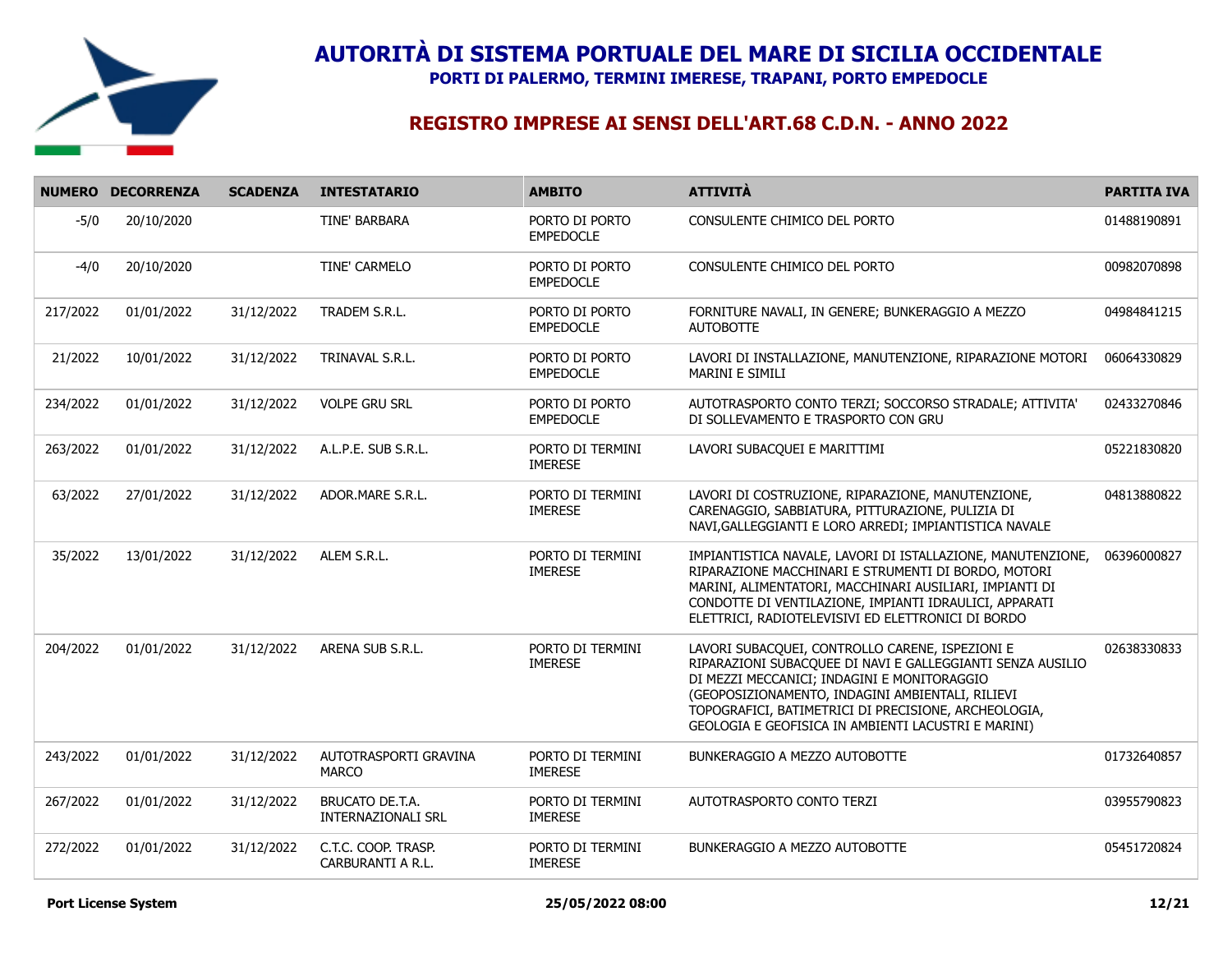

**PORTI DI PALERMO, TERMINI IMERESE, TRAPANI, PORTO EMPEDOCLE**

|          | NUMERO DECORRENZA | <b>SCADENZA</b> | <b>INTESTATARIO</b>                     | <b>AMBITO</b>                      | <b>ATTIVITÀ</b>                                                                                                                                                                                                                                                                                                                                                                                      | <b>PARTITA IVA</b> |
|----------|-------------------|-----------------|-----------------------------------------|------------------------------------|------------------------------------------------------------------------------------------------------------------------------------------------------------------------------------------------------------------------------------------------------------------------------------------------------------------------------------------------------------------------------------------------------|--------------------|
| 367/2020 | 21/04/2020        |                 | COLOMBO ANTONINO                        | PORTO DI TERMINI<br><b>IMERESE</b> | CONSULENTE CHIMICO DEL PORTO                                                                                                                                                                                                                                                                                                                                                                         | 00552230823        |
| 269/2022 | 01/01/2022        | 31/12/2022      | COOPERATIVA ATLANTIS A.R.L.             | PORTO DI TERMINI<br><b>IMERESE</b> | LAVORI DI RIPARAZIONE, MANUTENZIONE, CARENAGGIO,<br>SABBIATURA, PITTURAZIONE, PULIZIA DI NAVI, GALLEGGIANTI E<br>LORO ARREDI; LAVORI SUBACQUEI, MARITTIMI E PORTUALI,<br>CONTROLLO CARENE, ISPEZIONI E RIPARAZIONI SUBACQUEE DI<br>NAVI E GALLEGGIANTI SENZA AUSILIO DI MEZZI MECCANICI;<br>FORNITURA E POSA DI PARABORDI SUPPLEMENTARI E<br><b>GALLEGGIANTI</b>                                     | 04513990822        |
| 131/2022 | 28/04/2022        | 31/12/2022      | COPET S.R.L.                            | PORTO DI TERMINI<br><b>IMERESE</b> | CARPENTERIA STRUTTURALE                                                                                                                                                                                                                                                                                                                                                                              | 01560150896        |
| 15/2022  | 10/01/2022        | 31/12/2022      | DITTA SCHIMICCI LORENZO                 | PORTO DI TERMINI<br><b>IMERESE</b> | ATTIVITÀ DI SOLLEVAMENTO E TRASPORTO CON GRU; ALAGGIO E<br>VARO                                                                                                                                                                                                                                                                                                                                      | 04035380825        |
| 368/2020 | 21/04/2020        |                 | DOTT. COLOMBO ROSARIO                   | PORTO DI TERMINI<br><b>IMERESE</b> | CONSULENTE CHIMICO DEL PORTO                                                                                                                                                                                                                                                                                                                                                                         | 05099090820        |
| 260/2022 | 01/01/2022        | 31/12/2022      | ECOL SEA S.R.L.                         | PORTO DI TERMINI<br><b>IMERESE</b> | DEGASSIFICAZIONE, PULIZIA STIVE, ETC.; SERVIZI DI ASSISTENZA<br>ANTINQUINAMENTO/DISINQUINAMENTO DI IGIENE AMBIENTALE E<br>BONIFICA; RACCOLTA OLII ESAUSTI; AUTOTRASPORTO CONTO<br>TERZI; TRASPORTO DEMOLIZIONE E ROTTAMAZIONE; SERVIZIO<br>RITIRO RIFIUTI, QUALORA NON GIÀ AFFIDATO IN CONCESSIONE;<br>SERVIZIO RITIRO RIFIUTI SPECIALI PERICOLOSI E NON, QUALORA<br>NON GIÀ AFFIDATO IN CONCESSIONE | 05438340829        |
| 116/2022 | 17/03/2022        | 31/12/2022      | FELIG AUTOTRASPORTI S.R.L.              | PORTO DI TERMINI<br><b>IMERESE</b> | <b>BUNKERAGGIO A MEZZO AUTOBOTTE</b>                                                                                                                                                                                                                                                                                                                                                                 | 05420440876        |
| 238/2022 | 01/01/2022        | 31/12/2022      | <b>GIUFFRIDA CARMELA</b>                | PORTO DI TERMINI<br><b>IMERESE</b> | BUNKERAGGIO A MEZZO AUTOBOTTE                                                                                                                                                                                                                                                                                                                                                                        | 02328680877        |
| 278/2022 | 01/01/2022        | 31/12/2022      | LA FENICE S.R.L.                        | PORTO DI TERMINI<br><b>IMERESE</b> | <b>BUNKERAGGIO A MEZZO AUTOBOTTE</b>                                                                                                                                                                                                                                                                                                                                                                 | 06451560822        |
| 244/2022 | 01/01/2022        | 31/12/2022      | LA VELA SCRL                            | PORTO DI TERMINI<br><b>IMERESE</b> | BUNKERAGGIO A MEZZO AUTOBOTTE                                                                                                                                                                                                                                                                                                                                                                        | 05570770825        |
| 215/2022 | 01/01/2022        | 31/12/2022      | LAVANDERIA INDUSTRIALE<br>HIMERA S.R.L. | PORTO DI TERMINI<br><b>IMERESE</b> | LAVANDERIA INDUSTRIALE                                                                                                                                                                                                                                                                                                                                                                               | 06474930820        |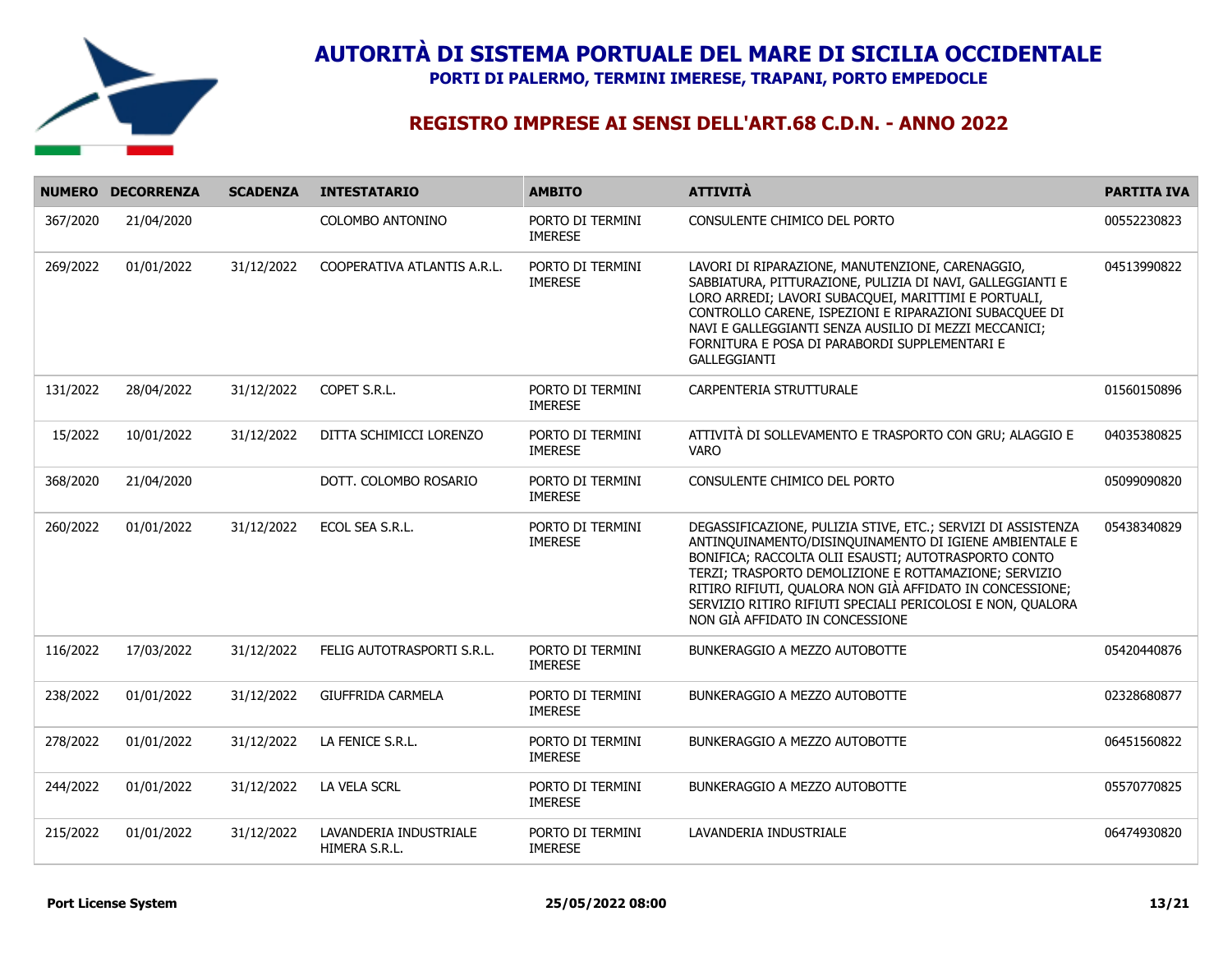

**PORTI DI PALERMO, TERMINI IMERESE, TRAPANI, PORTO EMPEDOCLE**

|          | NUMERO DECORRENZA | <b>SCADENZA</b> | <b>INTESTATARIO</b>                                | <b>AMBITO</b>                      | <b>ATTIVITÀ</b>                                                                                                                                                                                                                                                                                                                                                                                                                  | <b>PARTITA IVA</b> |
|----------|-------------------|-----------------|----------------------------------------------------|------------------------------------|----------------------------------------------------------------------------------------------------------------------------------------------------------------------------------------------------------------------------------------------------------------------------------------------------------------------------------------------------------------------------------------------------------------------------------|--------------------|
| 96/2022  | 17/02/2022        | 31/12/2022      | MONDO TRASPORTI S.R.L.                             | PORTO DI TERMINI<br><b>IMERESE</b> | BUNKERAGGIO NAVI A MEZZO AUTOBOTTE                                                                                                                                                                                                                                                                                                                                                                                               | 03346610839        |
| 248/2022 | 01/01/2022        | 31/12/2022      | NOLEGGI SCHIMICCI SOCIETA'<br><b>COOERATIVA</b>    | PORTO DI TERMINI<br><b>IMERESE</b> | AUTOTRASPORTI CONTO TERZI, ATTIVITA' DI SOLLEVAMENTO E<br>TRASPORTO CON GRU, ALAGGIO E VARO                                                                                                                                                                                                                                                                                                                                      | 06469510827        |
| 285/2022 | 01/01/2022        | 31/12/2022      | NUOVA NAVAL S.R.L.                                 | PORTO DI TERMINI<br><b>IMERESE</b> | LAVORI DI COSTR., RIPARAZ., MAN., CARENAGGIO, SABB.,<br>PITTURAZIONE, PULIZIA DI NAVI, GALLEGGIANTI E LORO ARREDI;<br>IMPIANTISTICA NAVALE; LAVORI DI INST., MAN., RIP. MACCH. E<br>STRUMENTI DI BORDO, MOTORI MARINI, ALIMENTATORI, MACCH.<br>AUS., IMP. DI CONDOTTE VENT., IMP. IDRAULICI, APPARATI EL.,<br>RADIOTELEVISIVI ED ELETTRONICI DI BORDO, FORN. E POSA IN<br>OPERA PARABORDI SUPPL. E GALL., SOLL. E TRASP. CON GRU | 06338140822        |
| 81/2022  | 10/02/2022        | 31/12/2022      | <b>OPERAZIONI E SERVIZI</b><br>PORTUALI S.R.L. OSP | PORTO DI TERMINI<br><b>IMERESE</b> | DISINFESTAZIONE E SANIFICAZIONE DI NAVI E RASSETTO CABINE A<br>BORDO DI NAVI; RIFORNIMENTO IDRICO DI NAVI                                                                                                                                                                                                                                                                                                                        | 04325770826        |
| 221/2022 | 01/01/2022        | 31/12/2022      | <b>RENASA SR.L.</b>                                | PORTO DI TERMINI<br><b>IMERESE</b> | FORNITURA E MANUTENZIONE IMPIANTI ANTINCENDIO A BORDO,<br>FORNITURE NAVALI, IN GENERE SERVIZI ANTINCENDIO,<br>RIPARAZIONE REVISIONE SISTEMI DI SALVATAGGIO GONFIABILI                                                                                                                                                                                                                                                            | 00181520826        |
| 54/2022  | 20/01/2022        | 31/12/2022      | RI. FRA. S.R.L.                                    | PORTO DI TERMINI<br><b>IMERESE</b> | SERVIZIO DI FUMIGAZIONE A BORDO NAVE IN TRANSITO                                                                                                                                                                                                                                                                                                                                                                                 | 01366080818        |
| 68/2022  | 27/01/2022        | 31/12/2022      | RO.AN. TRASPORTI S.R.L.                            | PORTO DI TERMINI<br><b>IMERESE</b> | BUNKERAGGIO A MEZZO AUTOBOTTE                                                                                                                                                                                                                                                                                                                                                                                                    | 05484950828        |
| 42/2022  | 14/01/2022        | 31/12/2022      | TECNIMPIANTI S.P.A.                                | PORTO DI TERMINI<br><b>IMERESE</b> | FABBRICAZIONE E MANUTENZIONE IMPIANTI DI SOLLEVAMENTO E<br>MOVIMENTAZIONE                                                                                                                                                                                                                                                                                                                                                        | 02493620823        |
| 310/2022 | 01/01/2022        | 31/12/2022      | <b>TEKNOSHIP S.R.L.</b>                            | PORTO DI TERMINI<br><b>IMERESE</b> | FORNITURE NAVALI, IN GENERE; MANUTENZIONE MOTORI NAVALI                                                                                                                                                                                                                                                                                                                                                                          | 01349340099        |
| 303/2022 | 01/01/2022        | 31/12/2022      | VIGILANZA SOCCORSO<br>ANTINCENDIO S.R.L.           | PORTO DI TERMINI<br><b>IMERESE</b> | SERVIZIO INTEGRATIVO ANTINCENDIO SERVIZI FIDUCIARI E<br>SECURITY PORTUALE                                                                                                                                                                                                                                                                                                                                                        | 06421120822        |
| 264/2022 | 01/01/2022        | 31/12/2022      | A.L.P.E. SUB S.R.L.                                | PORTO DI TRAPANI                   | LAVORI SUBACQUEI E MARITTIMI                                                                                                                                                                                                                                                                                                                                                                                                     | 05221830820        |
| 44/2022  | 14/01/2022        | 31/12/2022      | A3D SRL SISTEMI AMBIENTALI                         | PORTO DI TRAPANI                   | RACCOLTA RIFIUTI SOLIDI NON PERICOLOSI (NON IN ADR) AD<br>ESCLUSIONE DI QUELLI PROVENIENTI DALLE NAVI                                                                                                                                                                                                                                                                                                                            | 02516130818        |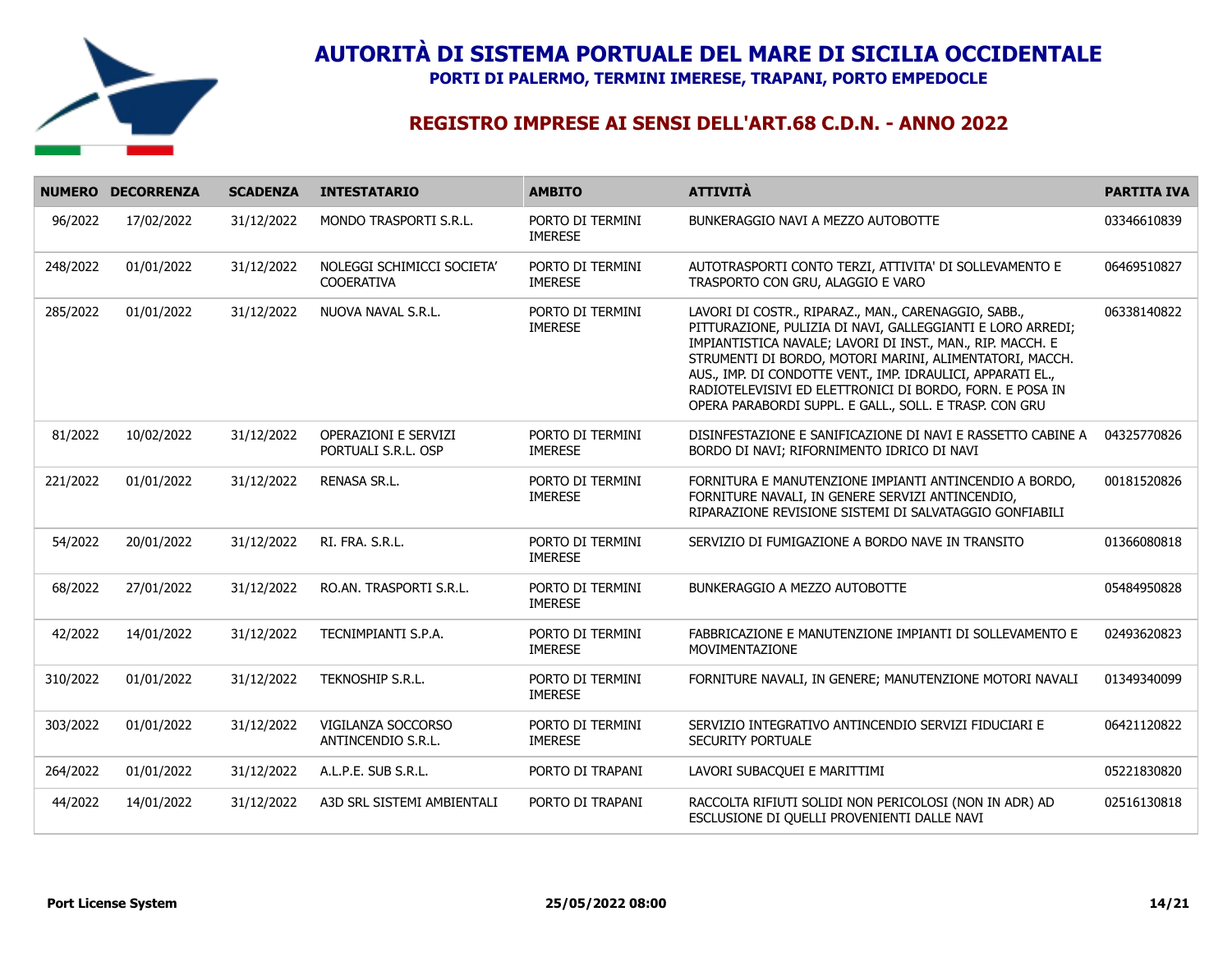

**PORTI DI PALERMO, TERMINI IMERESE, TRAPANI, PORTO EMPEDOCLE**

|          | NUMERO DECORRENZA | <b>SCADENZA</b> | <b>INTESTATARIO</b>                                | <b>AMBITO</b>    | <b>ATTIVITÀ</b>                                                                                                                                                                                                                                                                                                                                                                                                                                                                                                                                                                                                                                                                                                                          | <b>PARTITA IVA</b> |
|----------|-------------------|-----------------|----------------------------------------------------|------------------|------------------------------------------------------------------------------------------------------------------------------------------------------------------------------------------------------------------------------------------------------------------------------------------------------------------------------------------------------------------------------------------------------------------------------------------------------------------------------------------------------------------------------------------------------------------------------------------------------------------------------------------------------------------------------------------------------------------------------------------|--------------------|
| 64/2022  | 27/01/2022        | 31/12/2022      | ADOR.MARE S.R.L.                                   | PORTO DI TRAPANI | LAVORI DI COSTRUZIONE, RIPARAZIONE, MANUTENZIONE,<br>CARENAGGIO, SABBIATURA, PITTURAZIONE, PULIZIA DI<br>NAVI, GALLEGGIANTI E LORO ARREDI; IMPIANTISTICA NAVALE                                                                                                                                                                                                                                                                                                                                                                                                                                                                                                                                                                          | 04813880822        |
| 229/2022 | 01/01/2022        | 31/12/2022      | AF SRL UNIPERSONALE                                | PORTO DI TRAPANI | MOVIMENTAZIONE PROVVISTE E DOTAZIONI DI BORDO                                                                                                                                                                                                                                                                                                                                                                                                                                                                                                                                                                                                                                                                                            | 02515950810        |
| 121/2022 | 01/04/2022        | 31/12/2022      | ANGELO FRANCESCO                                   | PORTO DI TRAPANI | REFRIGERAZIONE INDUSTRIALE                                                                                                                                                                                                                                                                                                                                                                                                                                                                                                                                                                                                                                                                                                               | 02788220818        |
| 205/2022 | 01/01/2022        | 31/12/2022      | ARENA SUB S.R.L.                                   | PORTO DI TRAPANI | LAVORI SUBACQUEI, CONTROLLO CARENE, ISPEZIONI E<br>RIPARAZIONI SUBACQUEE DI NAVI E GALLEGGIANTI SENZA AUSILIO<br>DI MEZZI MECCANICI; INDAGINI E MONITORAGGIO<br>(GEOPOSIZIONAMENTO, INDAGINI AMBIENTALI, RILIEVI<br>TOPOGRAFICI, BATIMETRICI DI PRECISIONE, ARCHEOLOGIA,<br>GEOLOGIA E GEOFISICA IN AMBIENTI LACUSTRI E MARINI)                                                                                                                                                                                                                                                                                                                                                                                                          | 02638330833        |
| 128/2022 | 21/04/2022        | 31/12/2022      | AUTOSERVIZI DI GIORGI DI DI<br><b>GIORGI FABIO</b> | PORTO DI TRAPANI | NOLEGGIO BUS CON CONDUCENTE                                                                                                                                                                                                                                                                                                                                                                                                                                                                                                                                                                                                                                                                                                              | 02473610810        |
| 43/2022  | 14/01/2022        | 31/12/2022      | AUTOSERVIZI SALEMI S.R.L.                          | PORTO DI TRAPANI | NOLEGGIO BUS CON CONDUCENTE                                                                                                                                                                                                                                                                                                                                                                                                                                                                                                                                                                                                                                                                                                              | 00058250812        |
| 242/2022 | 01/01/2022        | 31/12/2022      | AUTOTRASPORTI GRAVINA<br>MARCO                     | PORTO DI TRAPANI | BUNKERAGGIO A MEZZO AUTOBOTTE                                                                                                                                                                                                                                                                                                                                                                                                                                                                                                                                                                                                                                                                                                            | 01732640857        |
| 291/2022 | 01/01/2022        | 31/12/2022      | C.T.C. COOP. TRASP.<br>CARBURANTI A R.L.           | PORTO DI TRAPANI | BUNKERAGGIO A MEZZO AUTOBOTTE                                                                                                                                                                                                                                                                                                                                                                                                                                                                                                                                                                                                                                                                                                            | 05451720824        |
| 118/2022 | 30/03/2022        | 31/12/2022      | CANTIERE NAUTICO MICELI DI<br>MICELI GIUSEPPE      | PORTO DI TRAPANI | LAV. DI COSTR., RIPAR., MAN., CARENAGGIO, SABB., PITT., PULIZIA<br>DI NAVI, GALLEGGIANTI E LORO ARREDI; IMP. NAVALE; LAV.<br>SUBACQUEI, MARITTIMI E PORTUALI, CONTROLLO CARENE, ISP. E<br>RIPAR. SUBACQUEE DI NAVI E GALL. SENZA AUSILIO DI MEZZI<br>MECC.; LAV. DI INST., MAN., RIPAR. MACC. E STRUM. DI BORDO,<br>MOTORI MARINI, ALIMENT., MACC. AUS., IMP. DI CONDOTTE<br>VENTILAZIONE, IMP. IDRAULICI, APP. ELETTRICI, RADIOTELEVISIVI<br>ED ELETTR. DI BORDO; FORN. E POSA DI PARABORDI SUPPL. E<br>GALLEGGIANTI; FORN. NAVALI, IN GENERE; NOL. MEZZI E IMBARC.;<br>TRASPORTO E DEMOLIZIONE NAVALE E ROTTAMAZIONE; ATTIVITA'<br>DI SOLL. E TRASP. CON GRU; ATTIVITA' DI PERIZIA E CONSULENZA<br>TECNICA; ASSISTENZA E SALV. IN MARE | 02509850810        |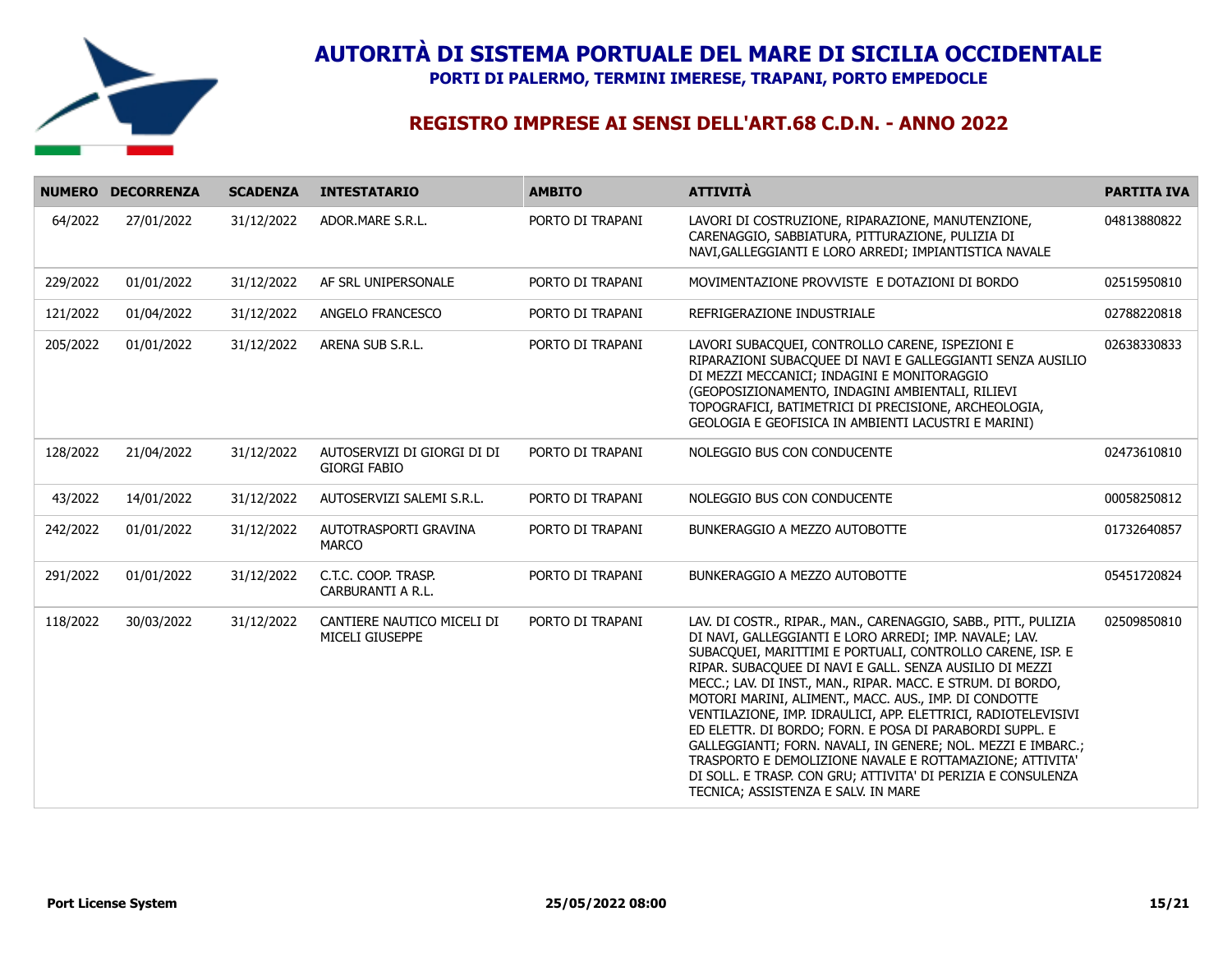

**PORTI DI PALERMO, TERMINI IMERESE, TRAPANI, PORTO EMPEDOCLE**

|          | NUMERO DECORRENZA | <b>SCADENZA</b> | <b>INTESTATARIO</b>                                                     | <b>AMBITO</b>    | <b>ATTIVITÀ</b>                                                                                                                                                                                                                                                                                                                                                                                                  | <b>PARTITA IVA</b> |
|----------|-------------------|-----------------|-------------------------------------------------------------------------|------------------|------------------------------------------------------------------------------------------------------------------------------------------------------------------------------------------------------------------------------------------------------------------------------------------------------------------------------------------------------------------------------------------------------------------|--------------------|
| 23/2022  | 10/01/2022        | 31/12/2022      | CANTIERI NAVALI DELLO<br>STRETTO S.R.L.                                 | PORTO DI TRAPANI | LAVORI DI COSTRUZIONE, RIPARAZIONE, MANUTENZIONE,<br>CARENAGGIO, SABBIATURA, PITTURAZIONE, PULIZIA DI NAVI,<br>GALLEGGIANTI E LORO ARREDI; LAVORI DI INSTALLAZIONE,<br>MANUTENZIONE, RIPARAZIONE MACCHINARI E STRUMENTI DI<br>BORDO, MOTORI MARINI, ALIMENTATORI, MACCHINARI AUSILIARI,<br>IMPIANTI DI CONDOTTE VENTILAZIONE, IMPIANTI IDRAULICI,<br>APPARATI ELETTRICI, RADIOTELEVISIVI ED ELETTRONICI DI BORDO | 01264640838        |
| 90/2022  | 15/02/2022        | 31/12/2022      | CIT SOC. COOP.<br>INTERREGIONALE TRASPORTI                              | PORTO DI TRAPANI | BUNKERAGGIO A MEZZO AUTOBOTTE                                                                                                                                                                                                                                                                                                                                                                                    | 03786480156        |
| 134/2022 | 03/05/2022        | 31/12/2022      | CIULLA PAOLO AUTONOLEGGIO                                               | PORTO DI TRAPANI | NOLEGGIO BUS CON CONDUCENTE                                                                                                                                                                                                                                                                                                                                                                                      | 01997640816        |
| 119/2022 | 30/03/2022        | 31/12/2022      | <b>CIVELLO TOUR SRL</b>                                                 | PORTO DI TRAPANI | NOLEGGIO AUTOBUS CON CONDUCENTE                                                                                                                                                                                                                                                                                                                                                                                  | 02665400814        |
| 58/2022  | 25/01/2022        | 31/12/2022      | COMPAGNIA GENERALE<br>TRATTORI S.P.A.                                   | PORTO DI TRAPANI | RIPARAZIONE ED ASSISTENZA DI MACCHINARI ED AUTOVEICOLI<br>COMMERCIALIZZATI E NOLEGGIATI PER MECCANICA MOTORISTICA<br>ED ELETTRAUTO                                                                                                                                                                                                                                                                               | 01674190028        |
| 270/2022 | 01/01/2022        | 31/12/2022      | COOPERATIVA ATLANTIS A.R.L.                                             | PORTO DI TRAPANI | LAVORI DI RIPARAZIONE, MANUTENZIONE, CARENAGGIO,<br>PITTURAZIONE, PULIZIA DI NAVI, GALLEGGIANTI E LORO ARREDI;<br>LAVORI SUBACQUEI, MARITTIMI E PORTUALI, CONTROLLO CARENE,<br>ISPEZIONI E RIPARAZIONI SUBACQUEE DI NAVI E GALLEGGIANTI<br>SENZA AUSILIO DI MEZZI MECCANICI; FORNITURA E POSA IN OPERA<br>DI PARABORDI E GALLEGGIANTI; FORNITURE NAVALI, IN GENERE                                               | 04513990822        |
| 33/2022  | 12/01/2022        | 31/12/2022      | DA.RO.MAR.CI. NAVAL FERRO<br>SNC DI D'AMICO ROBERTO &<br><b>GIACOMO</b> | PORTO DI TRAPANI | CANTIERISTICA NAVALE                                                                                                                                                                                                                                                                                                                                                                                             | 01436540817        |
| 78/2022  | 09/02/2022        | 31/12/2022      | D'ANGELO VINCENZO S.R.L.                                                | PORTO DI TRAPANI | RACCOLTA RIFIUTI SOLIDI NON PERICOLOSI (NON IN ADR) AD<br>ESCLUSIONE DI QUELLI PROVENIENTI DALLE NAVI                                                                                                                                                                                                                                                                                                            | 02211900812        |
| 2/2022   | 03/01/2022        | 31/12/2022      | DITTA SCHIMICCI LORENZO                                                 | PORTO DI TRAPANI | ATTIVITÀ DI SOLLEVAMENTO E TRASPORTO CON GRU; ALAGGIO E<br><b>VARO</b>                                                                                                                                                                                                                                                                                                                                           | 04035380825        |
| 85/2022  | 11/02/2022        |                 | DOTT. COLOMBO ROSARIO                                                   | PORTO DI TRAPANI | CONSULENTE CHIMICO DEL PORTO                                                                                                                                                                                                                                                                                                                                                                                     | 05099090820        |
| 136/2022 | 10/05/2022        | 25/05/2022      | EXPLORERSEA S.R.L.S.                                                    | PORTO DI TRAPANI | ASSISTENZA SUBACQUEA SPECIALIZZATA ATTIVITA' IWS ISPEZIONE<br>DI CARENA EFFETTUATA A NAVE GALLEGGIANTE MN LAMPEDUSA.<br>ATTIVITA' PREVISTE PER IL GIORNO 06.05.2022 DALLE ORE 10.00<br>ALLE ORE 16.00 (PRESUNTE) IN TRAPANI PRESSO MOLO RONCILLO<br>(TP).                                                                                                                                                        | 03612620835        |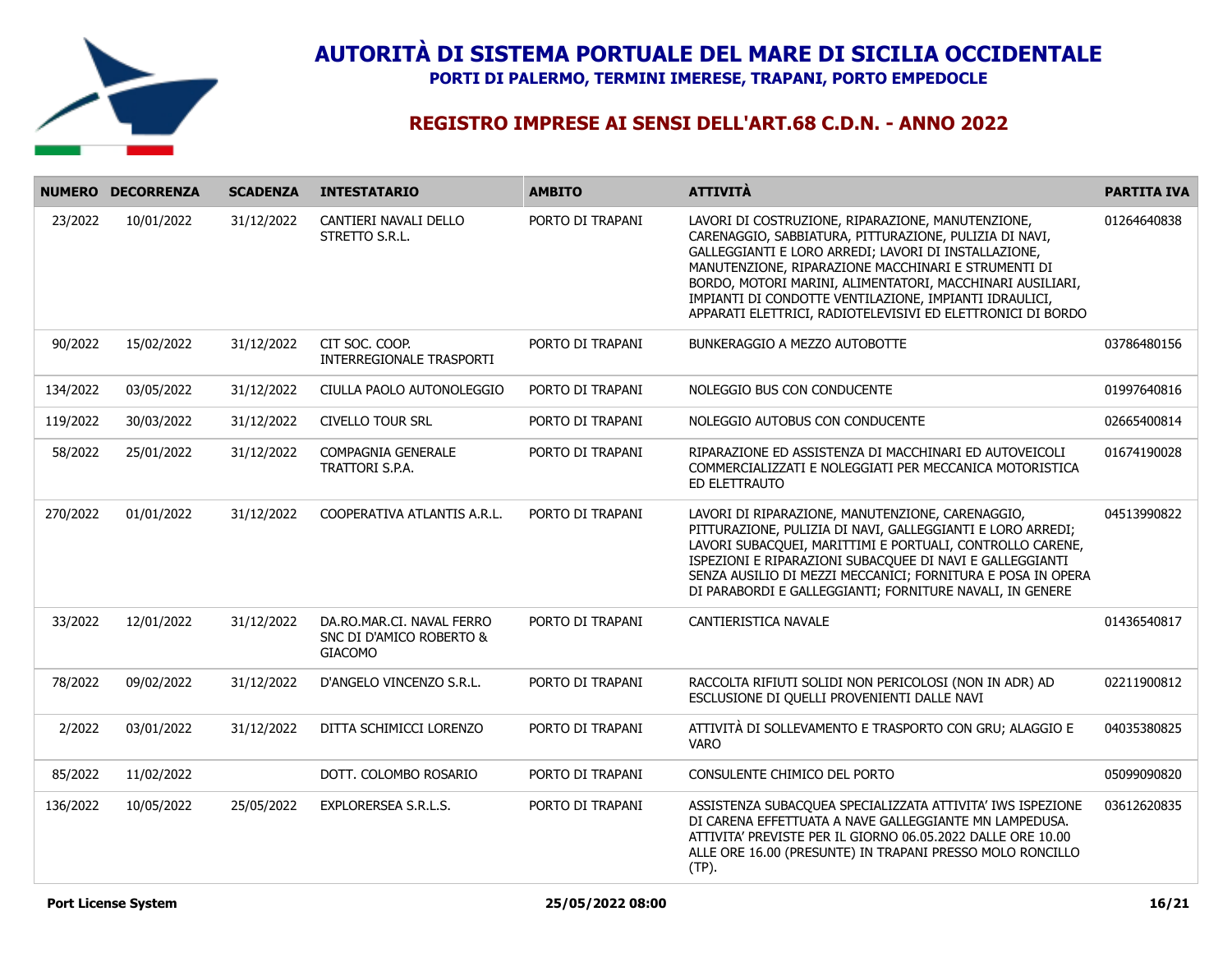

**PORTI DI PALERMO, TERMINI IMERESE, TRAPANI, PORTO EMPEDOCLE**

|          | NUMERO DECORRENZA | <b>SCADENZA</b> | <b>INTESTATARIO</b>                                                | <b>AMBITO</b>    | <b>ATTIVITÀ</b>                                                                                                                                                                                                                                                                                                                                                                                                                                                                                                                                                                        | <b>PARTITA IVA</b> |
|----------|-------------------|-----------------|--------------------------------------------------------------------|------------------|----------------------------------------------------------------------------------------------------------------------------------------------------------------------------------------------------------------------------------------------------------------------------------------------------------------------------------------------------------------------------------------------------------------------------------------------------------------------------------------------------------------------------------------------------------------------------------------|--------------------|
| 273/2022 | 01/01/2022        | 31/12/2022      | F.LLI SCIOTTO DI SCIOTTO F. &<br>C. SAS                            | PORTO DI TRAPANI | FORNITURE NAVALI DI GENERI E PRODOTTI                                                                                                                                                                                                                                                                                                                                                                                                                                                                                                                                                  | 03024730875        |
| 109/2022 | 07/03/2022        | 31/12/2022      | FELIG AUTOTRASPORTI S.R.L.                                         | PORTO DI TRAPANI | BUNKERAGGIO A MEZZO AUTOBOTTE                                                                                                                                                                                                                                                                                                                                                                                                                                                                                                                                                          | 05420440876        |
| 6/2022   | 03/01/2022        | 31/12/2022      | G.C. SOCIETA' A<br>RESPONSABILITA' LIMITATA<br><b>SEMPLIFICATA</b> | PORTO DI TRAPANI | RIPARAZIONI E MANUTENZIONE DI IMBARCAZIONI CIVILI E<br>MILITARI, ALLESTIMENTO, COIBENTAZIONE, CARENAGGIO, E<br>SANIFICAZIONE DI IMPIANTI AERAULICI, ATTIVITA' DI PULIZIA,<br>DISINFEZIONE, SANIFICAZIONE, DISINFESTAZIONE E<br>DERATTIZZAZIONE.                                                                                                                                                                                                                                                                                                                                        | 03630090839        |
| 202/2022 | 01/01/2022        | 31/12/2022      | GIACALONE SHIPYARD S.R.L.                                          | PORTO DI TRAPANI | LAVORI DI COSTRUZIONE, RIPARAZIONE, MANUTENZIONE,<br>CARENAGGIO, SABBIATURA, PITTURAZIONE, PULIZIA DI NAVI,<br>GALLEGGIANTI E LORO ARREDI; ALAGGIO E VARO; IMPIANTISTICA<br>NAVALE; LAVORI DI INSTALLAZIONE, MANUTENZIONE, RIPARAZIONE<br>MACCHINARI E STRUMENTI DI BORDO, MOTORI MARINI,<br>ALIMENTATORI, MACCHINARI AUSILIARI, IMPIANTI DI CONDOTTE<br>VENTILAZIONE, IMPIANTI IDRAULICI, APPARATI ELETTRICI,<br>RADIOTELEVISIVI ED ELETTRONICI DI BORDO; FORNITURE NAVALI,<br>IN GENERE; ATTIVITA' DI SOLLEVAMENTO E TRASPORTO CON GRU;<br>ATTIVITA' DI PERIZIA E CONSULENZA TECNICA | 02357190814        |
| 72/2022  | 31/01/2022        | 31/12/2022      | GIANNITRAPANI S.R.L.                                               | PORTO DI TRAPANI | FORNITURA E MANUTENZIONE IMPIANTI ANTINCENDIO DI BORDO                                                                                                                                                                                                                                                                                                                                                                                                                                                                                                                                 | 00273690818        |
| 239/2022 | 01/01/2022        | 31/12/2022      | <b>GIUFFRIDA CARMELA</b>                                           | PORTO DI TRAPANI | BUNKERAGGIO A MEZZO AUTOBOTTE                                                                                                                                                                                                                                                                                                                                                                                                                                                                                                                                                          | 02328680877        |
| 28/2022  | 11/01/2022        | 31/12/2022      | GP SERVICE DI PECORELLA G. &<br>C. S.A.S.                          | PORTO DI TRAPANI | BUNKERAGGIO A MEZZO AUTOBOTTE (IN CONTO PROPRIO)                                                                                                                                                                                                                                                                                                                                                                                                                                                                                                                                       | 01882180811        |
| 216/2022 | 01/01/2022        | 31/12/2022      | HYGIENE S.R.L.S.                                                   | PORTO DI TRAPANI | DERATTIZZAZIONE E DISINFESTAZIONE; PULIZIA, SANIFICAZIONE<br>ED IGIENIZZAZIONE DI AMBIENTI                                                                                                                                                                                                                                                                                                                                                                                                                                                                                             | 02544390814        |
| 277/2022 | 01/01/2022        | 31/12/2022      | LA FENICE S.R.L.                                                   | PORTO DI TRAPANI | BUNKERAGGIO A MEZZO AUTOBOTTE                                                                                                                                                                                                                                                                                                                                                                                                                                                                                                                                                          | 06451560822        |
| 138/2022 | 11/05/2022        | 31/12/2022      | LA VIGILANZA DI AZZARETTO<br>VINCENZO &C SRL                       | PORTO DI TRAPANI | SERVIZI DI VIGILANZA PRIVATA ARMATA E PORTIERATO NON<br><b>ARMATO</b>                                                                                                                                                                                                                                                                                                                                                                                                                                                                                                                  | 01449300811        |
| 12/2022  | 10/01/2022        | 31/12/2022      | LIBERTY LINES S.P.A.                                               | PORTO DI TRAPANI | IMPIANTISTICA NAVALE; LAVORI DI INSTALLAZIONE,<br>MANUTENZIONE, RIPARAZIONE MACCHINARI E STRUMENTI DI<br>BORDO, MOTORI MARINI, ALIMENTATORI, MACCHINARI AUSILIARI,<br>IMPIANTI DI CONDOTTE VENTILAZIONE, IMPIANTI IDRAULICI,<br>APPARATI ELETTRICI, RADIOTELEVISIVI ED ELETTRONICI DI BORDO                                                                                                                                                                                                                                                                                            | 01920660816        |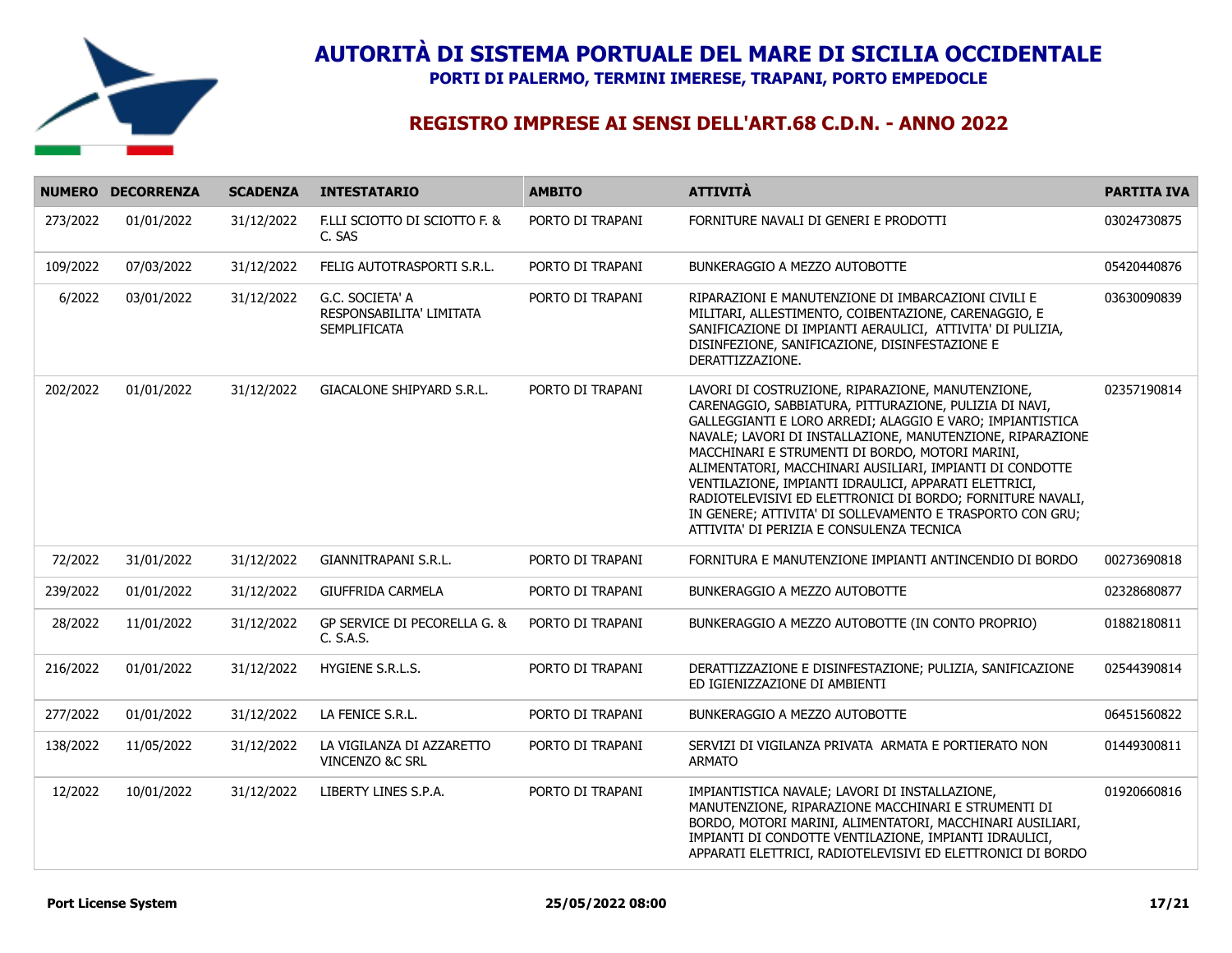

**PORTI DI PALERMO, TERMINI IMERESE, TRAPANI, PORTO EMPEDOCLE**

|          | NUMERO DECORRENZA | <b>SCADENZA</b> | <b>INTESTATARIO</b>                             | <b>AMBITO</b>    | <b>ATTIVITÀ</b>                                                                                                                                                                                                                                                                                                                                                                                                                  | <b>PARTITA IVA</b> |
|----------|-------------------|-----------------|-------------------------------------------------|------------------|----------------------------------------------------------------------------------------------------------------------------------------------------------------------------------------------------------------------------------------------------------------------------------------------------------------------------------------------------------------------------------------------------------------------------------|--------------------|
| 49/2022  | 19/01/2022        | 31/12/2022      | LICARI NOLEGGI S.R.L.S.                         | PORTO DI TRAPANI | NOLEGGIO MEZZI                                                                                                                                                                                                                                                                                                                                                                                                                   | 02620300810        |
| 48/2022  | 19/01/2022        | 31/12/2022      | MAGIT S.N.C. DI GIACALONE<br>ANDREA & C.        | PORTO DI TRAPANI | IMPIANTISTICA NAVALE; FORNITURE NAVALI, IN GENERE; LAVORI DI<br>INSTALLAZIONE, MANUTENZIONE, RIPARAZIONE MACCHINARI E<br>STRUMENTI DI BORDO, MOTORI MARINI, ALIMENTATORI,<br>MACCHINARI AUSILIARI, IMPIANTI DI CONDOTTE VENTILAZIONE,<br>IMPIANTI IDRAULICI, APPARATI ELETTRICI, RADIOTELEVISIVI ED<br>ELETTRONICI DI BORDO                                                                                                      | 01907450819        |
| 275/2022 | 01/01/2022        | 31/12/2022      | MEDIPOWER S.R.L.                                | PORTO DI TRAPANI | ISTALLAZIONE, MANUTENZIONE, RIPARAZIONE MACCHINARI E<br>STRUMENTI DI BORDO, MOTORI MARINI, ALIMENTATORI,<br>MACCHINARI AUSILIARI, IMPIANTI DI CONDOTTE DI VENTILAZIONE,<br>IMPIANTI IDRAULICI, APPARATI ELETTRICI RADIOTELEVISIVI ED<br>ELETTRONICI DI BORDO                                                                                                                                                                     | 02095100810        |
| 112/2022 | 14/03/2022        | 31/12/2022      | MERACTIVE S.R.L.                                | PORTO DI TRAPANI | LAVORI DI COSTRUZIONE, RIPARAZIONE, MANUTENZIONE,<br>CARENAGGIO, SABBIATURA, PITTURAZIONE, PULIZIA DI NAVI,<br><b>GALLEGGIANTI E LORO ARREDI</b>                                                                                                                                                                                                                                                                                 | 08906191211        |
| 97/2022  | 17/02/2022        | 31/12/2022      | MONDO TRASPORTI S.R.L.                          | PORTO DI TRAPANI | BUNKERAGGIO NAVI A MEZZO AUTOBOTTE                                                                                                                                                                                                                                                                                                                                                                                               | 03346610839        |
| 77/2022  | 09/02/2022        | 31/12/2022      | NAPOLITANO IMPIANTI S.R.L.                      | PORTO DI TRAPANI | ATTIVITA' MANUTENTIVA PRESSO IMPIANTI DISTRIBUZIONE<br>CARBURANTI MARINI SU PORTO DI TRAPANI                                                                                                                                                                                                                                                                                                                                     | 05865710825        |
| 210/2022 | 01/01/2022        | 31/12/2022      | NICOMAR S.A.S.                                  | PORTO DI TRAPANI | LAVORI DI RIPARAZIONE, MANUTENZIONE, CARENAGGIO,<br>SABBIATURA, PITTURAZIONE, PULIZIA DI NAVI, GALLEGGIANTI E<br>LORO ARREDI; IMPIANTISTICA NAVALE                                                                                                                                                                                                                                                                               | 02330630811        |
| 247/2022 | 01/01/2022        | 31/12/2022      | NOLEGGI SCHIMICCI SOCIETA'<br><b>COOERATIVA</b> | PORTO DI TRAPANI | AUTOTRASPORTI CONTO TERZI, ATTIVITA' DI SOLLEVAMENTO E<br>TRASPORTO CON GRU, ALAGGIO E VARO                                                                                                                                                                                                                                                                                                                                      | 06469510827        |
| 286/2022 | 01/01/2022        | 31/12/2022      | NUOVA NAVAL S.R.L.                              | PORTO DI TRAPANI | LAVORI DI COSTR., RIPARAZ., MAN., CARENAGGIO, SABB.,<br>PITTURAZIONE, PULIZIA DI NAVI, GALLEGGIANTI E LORO ARREDI;<br>IMPIANTISTICA NAVALE; LAVORI DI INST., MAN., RIP. MACCH. E<br>STRUMENTI DI BORDO, MOTORI MARINI, ALIMENTATORI, MACCH.<br>AUS., IMP. DI CONDOTTE VENT., IMP. IDRAULICI, APPARATI EL.,<br>RADIOTELEVISIVI ED ELETTRONICI DI BORDO, FORN. E POSA IN<br>OPERA PARABORDI SUPPL. E GALL., SOLL. E TRASP. CON GRU | 06338140822        |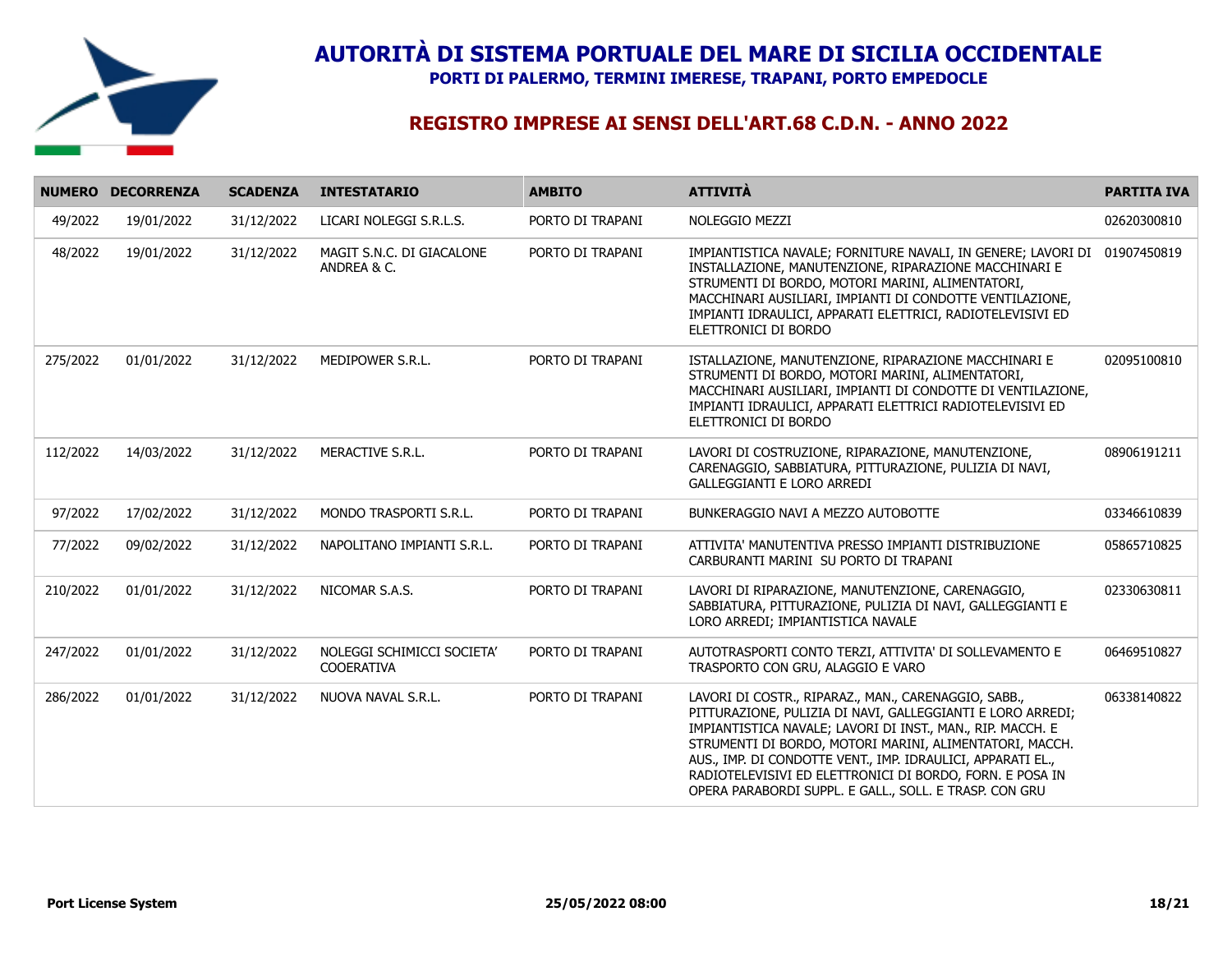

**PORTI DI PALERMO, TERMINI IMERESE, TRAPANI, PORTO EMPEDOCLE**

|          | NUMERO DECORRENZA | <b>SCADENZA</b> | <b>INTESTATARIO</b>                                     | <b>AMBITO</b>    | <b>ATTIVITÀ</b>                                                                                                                                                                                                                                                       | <b>PARTITA IVA</b> |
|----------|-------------------|-----------------|---------------------------------------------------------|------------------|-----------------------------------------------------------------------------------------------------------------------------------------------------------------------------------------------------------------------------------------------------------------------|--------------------|
| 107/2022 | 25/02/2022        | 31/12/2022      | O.M.R DI ODDO & C. S.R.L                                | PORTO DI TRAPANI | LAVORI DI INSTALLAZIONE, MANUTENZIONE, RIPARAZIONE<br>MACCHINARI E STRUMENTI DI BORDO, MOTORI MARINI,<br>ALIMENTATORI, MACCHINARI AUSILIARI, IMPIANTI DI CONDOTTE<br>VENTILAZIONE, IMPIANTI IDRAULICI, APPARATI ELETTRICI,<br>RADIOTELEVISIVI ED ELETTRONICI DI BORDO | 02340200811        |
| 11/2022  | 10/01/2022        | 31/12/2022      | OMAR S.R.L.                                             | PORTO DI TRAPANI | LAVORI DI INSTALLAZIONE, MANUTENZIONE RIPARAZIONE<br>MACCHINARI , STRUMENTI DI BORDO E MOTORI MARINI A BORDO<br><b>DELLE NAVI</b>                                                                                                                                     | 06870620637        |
| 71/2022  | 28/01/2022        | 31/12/2022      | <b>OPERAZIONI E SERVIZI</b><br>PORTUALI S.R.L. OSP      | PORTO DI TRAPANI | DISINFESTAZIONE E SANIFICAZIONE DI NAVI E RASSETTO CABINE A<br>BORDO DI NAVI; RIFORNIMENTO IDRICO DI NAVI                                                                                                                                                             | 04325770826        |
| 53/2022  | 19/01/2022        | 31/12/2022      | ORTOFRUTTICOLA SICILIANA DI<br><b>VULPITTA GIUSEPPE</b> | PORTO DI TRAPANI | COMMERCIO ALL'INGROSSO DI PRODOTTI ORTOFRUTTICOLI                                                                                                                                                                                                                     | 02518080813        |
| 103/2022 | 21/02/2022        | 31/12/2022      | OTIS SERVIZI S.R.L.                                     | PORTO DI TRAPANI | MANUTENZIONE E RIPARAZIONE IMPIANTI ELEVATORI                                                                                                                                                                                                                         | 01729590032        |
| 17/2022  | 10/01/2022        | 31/12/2022      | PALMA AUTOSPURGHI SRL                                   | PORTO DI TRAPANI | ATTIVITÀ DI TRASPORTO ACQUE POTABILI                                                                                                                                                                                                                                  | 01736910819        |
| 299/2022 | 01/01/2022        | 31/12/2022      | PTS-SERVICES                                            | PORTO DI TRAPANI | SERVIZI DI VIGILANZA PRIVATA E PORTIERATO                                                                                                                                                                                                                             | 02709110817        |
| 283/2022 | 01/01/2022        | 31/12/2022      | REGINELLA BUS S.R.L.                                    | PORTO DI TRAPANI | NOLEGGIO BUS CON CONDUCENTE                                                                                                                                                                                                                                           | 02343340812        |
| 222/2022 | 01/01/2022        | 31/12/2022      | RENASA SR.L.                                            | PORTO DI TRAPANI | FORNITURA E MANUTENZIONE IMPIANTI ANTINCENDIO DI BORDO,<br>FORNITURE NAVALI, IN GENERE, SERVIZIO INTEGRATIVO<br>ANTINCENDIO, RIPARAZIONE REVISIONE SISTEMI DI SALVATAGGIO<br><b>GONFIABILI</b>                                                                        | 00181520826        |
| 73/2022  | 31/01/2022        | 31/12/2022      | RENDA S.R.L.                                            | PORTO DI TRAPANI | LAVORI EDILI, MOVIMENTAZIONI DI TERRA; AUTOTRASPORTO<br><b>CONTO TERZI</b>                                                                                                                                                                                            | 02520400819        |
| 30/2022  | 11/01/2022        | 31/12/2022      | RI.NAV. S.R.L.                                          | PORTO DI TRAPANI | LAVORI DI MANUTENZIONE NAVALE                                                                                                                                                                                                                                         | 04728840820        |
| 69/2022  | 27/01/2022        | 31/12/2022      | RO.AN. TRASPORTI S.R.L.                                 | PORTO DI TRAPANI | BUNKERAGGIO A MEZZO AUTOBOTTE                                                                                                                                                                                                                                         | 05484950828        |
| 245/2022 | 01/01/2022        | 31/12/2022      | ROADOIL SR.L.                                           | PORTO DI TRAPANI | BUNKERAGGIO A MEZZO AUTOBOTTE                                                                                                                                                                                                                                         | 06561350825        |
| 253/2022 | 01/01/2022        | 31/12/2022      | SAKUR S.R.L.                                            | PORTO DI TRAPANI | LAVORI DI PITTURAZIONE, PULIZIA, COIBENTAZIONI DI NAVI;<br>DEGASSIFICAZIONE, PULIZIA STIVE                                                                                                                                                                            | 03373140833        |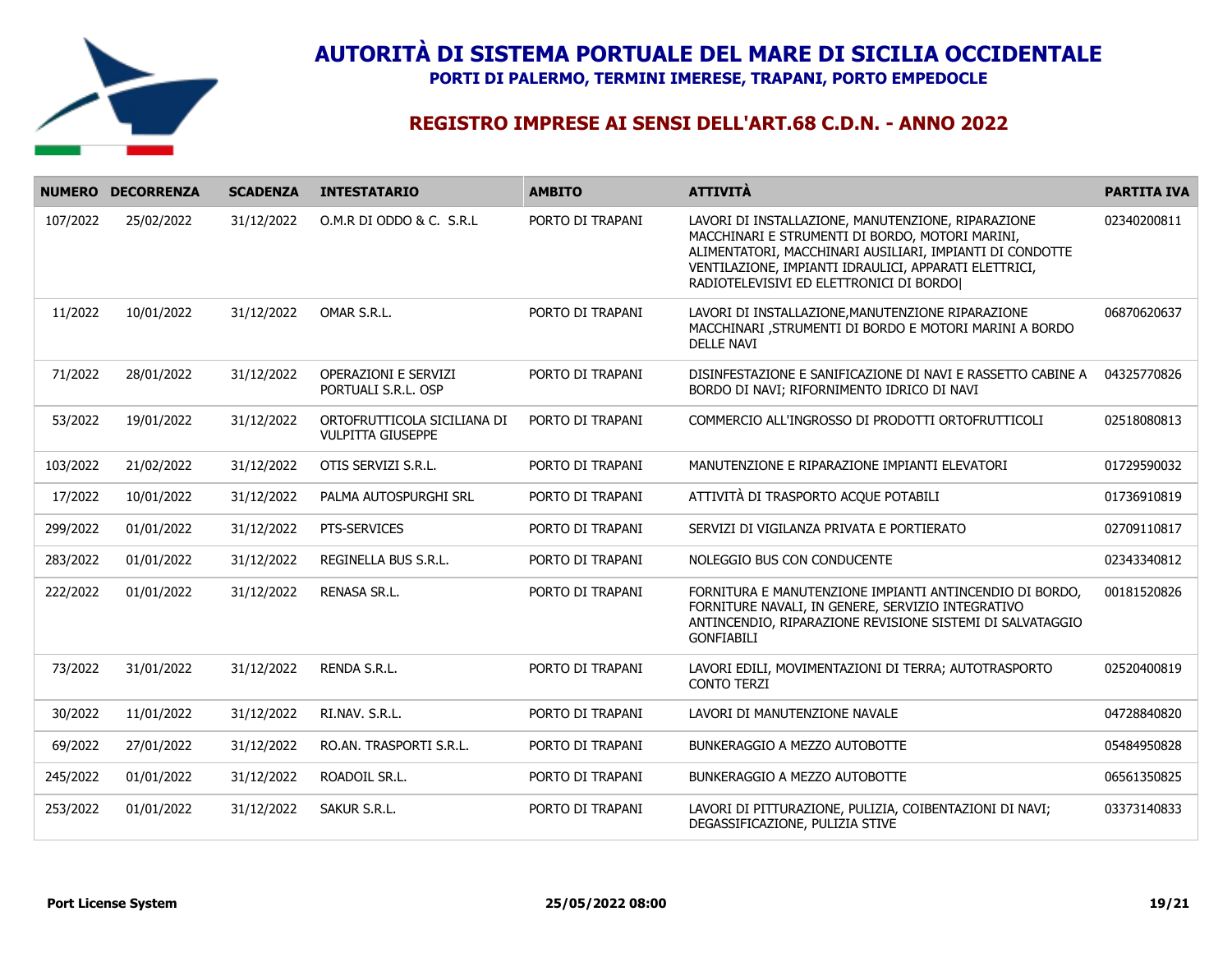

**PORTI DI PALERMO, TERMINI IMERESE, TRAPANI, PORTO EMPEDOCLE**

|          | NUMERO DECORRENZA | <b>SCADENZA</b> | <b>INTESTATARIO</b>                          | <b>AMBITO</b>    | <b>ATTIVITÀ</b>                                                                                                                                                                                                                                                                                                                                                                                                                                                                                                      | <b>PARTITA IVA</b> |
|----------|-------------------|-----------------|----------------------------------------------|------------------|----------------------------------------------------------------------------------------------------------------------------------------------------------------------------------------------------------------------------------------------------------------------------------------------------------------------------------------------------------------------------------------------------------------------------------------------------------------------------------------------------------------------|--------------------|
| 251/2022 | 01/01/2022        | 31/12/2022      | SHIPS AND MORE SRLS                          | PORTO DI TRAPANI | RIPARAZIONE E MANUTENZIONE DI NAVI COMMERCIALI E DA<br><b>DIPORTO</b>                                                                                                                                                                                                                                                                                                                                                                                                                                                | 02692200815        |
| 305/2022 | 01/01/2022        | 31/12/2022      | SICILPROVVISTE LYLIBEO S.R.L.S               | PORTO DI TRAPANI | FORNITURA PROVVISTE DI BORDO                                                                                                                                                                                                                                                                                                                                                                                                                                                                                         | 02543650812        |
| 101/2022 | 21/02/2022        | 31/12/2022      | SIGENE SRL                                   | PORTO DI TRAPANI | SERVIZIO DI DISINFEZIONE                                                                                                                                                                                                                                                                                                                                                                                                                                                                                             | 02548700810        |
| 89/2022  | 14/02/2022        | 31/12/2022      | SILVIA E FIGLI PROD.<br>PETROLIFERI S.R.L.   | PORTO DI TRAPANI | BUNKERAGGIO A MEZZO AUTOBOTTE; AUTOTRASPORTO CONTO<br>TERZI                                                                                                                                                                                                                                                                                                                                                                                                                                                          | 00562500843        |
| 111/2022 | 10/03/2022        | 31/12/2022      | SUPERFRUIT SNC DI ARCIFA M &<br>SANGARI F    | PORTO DI TRAPANI | CONSEGNA DI PRODOTTI ORTOFRUTTICOLI                                                                                                                                                                                                                                                                                                                                                                                                                                                                                  | 05085930872        |
| 32/2022  | 12/01/2022        | 31/12/2022      | TEC SERVICE ITALIA SRL                       | PORTO DI TRAPANI | RIPARAZIONE MOTORI MARINI ED INDUSTRIALI, APPARATI DI<br>PROPULSIONE ED AUSILIARI - INSTALLAZIONE, MANUTENZIONE E<br>RIPARAZIONE DI MOTORI A COMBUSTIONE INTERNA, DI TURBINE<br>ED ALTRE MACCHINE CHE PRODUCONO ENERGIA MECCANICA, DI<br>POMPE E COMPRESSORI E VALVOLE - MANUTENZIONE DI MACCHINE<br>UTENSILI - LAVORI DI MECCANICA GENERALE - CARPENTERIA<br>METALLICA RICOSTRUZIONE E MANUTENZIONE DI TUBI -<br>RIPARAZIONI NAVALI, IMBARCAZIONI DI DIPORTO E SPORTIVE -<br>SALDATURE IN BANCHINA ED A BORDO NAVI. | 01213560889        |
| 113/2022 | 15/03/2022        | 31/12/2022      | TECNHOLOGISTS TRANSPORT<br>SYSTEM GROUP SRL  | PORTO DI TRAPANI | AUTOTRASPORTO CONTO TERZI                                                                                                                                                                                                                                                                                                                                                                                                                                                                                            | 05391010872        |
| 41/2022  | 14/01/2022        | 31/12/2022      | TECNIMPIANTI S.P.A.                          | PORTO DI TRAPANI | FABBRICAZIONE E MANUTENZIONE IMPIANTI DI SOLLEVAMENTO E<br>MOVIMENTAZIONE                                                                                                                                                                                                                                                                                                                                                                                                                                            | 02493620823        |
| 312/2022 | 01/01/2022        | 31/12/2022      | TEKNOSHIP S.R.L.                             | PORTO DI TRAPANI | FORNITURE NAVALI, IN GENERE; MANUTENZIONE MOTORI NAVALI                                                                                                                                                                                                                                                                                                                                                                                                                                                              | 01349340099        |
| 8/2022   | 10/01/2022        | 31/12/2022      | THL TECHNOLOGIES DI FUGALLO<br>& COPPOLA SNC | PORTO DI TRAPANI | LAVORI DI INSTALLAZIONE, MANUTENZIONE, RIPARAZIONE<br>MACCHINARI E STRUMENTI DI BORDO, MOTORI MARINI,<br>ALIMENTATORI, MACCHINARI AUSILIARI, IMPIANTI DI CONDOTTE<br>VENTILAZIONE, IMPIANTI IDRAULICI, APPARATI ELETTRICI,<br>RADIOTELEVISIVI ED ELETTRONICI DI BORDO; DERATTIZZAZIONE E<br>DISINFESTAZIONE                                                                                                                                                                                                          | 02264470812        |
| 26/2020  | 09/01/2020        |                 | TORREGROSSA FRANCESCO                        | PORTO DI TRAPANI | CONSULENTE CHIMICO DEL PORTO                                                                                                                                                                                                                                                                                                                                                                                                                                                                                         | 02563860812        |
| 66/2022  | 27/01/2022        | 31/12/2022      | TRADEM S.R.L.                                | PORTO DI TRAPANI | FORNITURE NAVALI, IN GENERE; BUNKERAGGIO A MEZZO<br>AUTOBOTTE DI LUBRIFICANTI (NON RIENTRANTI NELLA NORMATIVA<br>ADR)                                                                                                                                                                                                                                                                                                                                                                                                | 04984841215        |